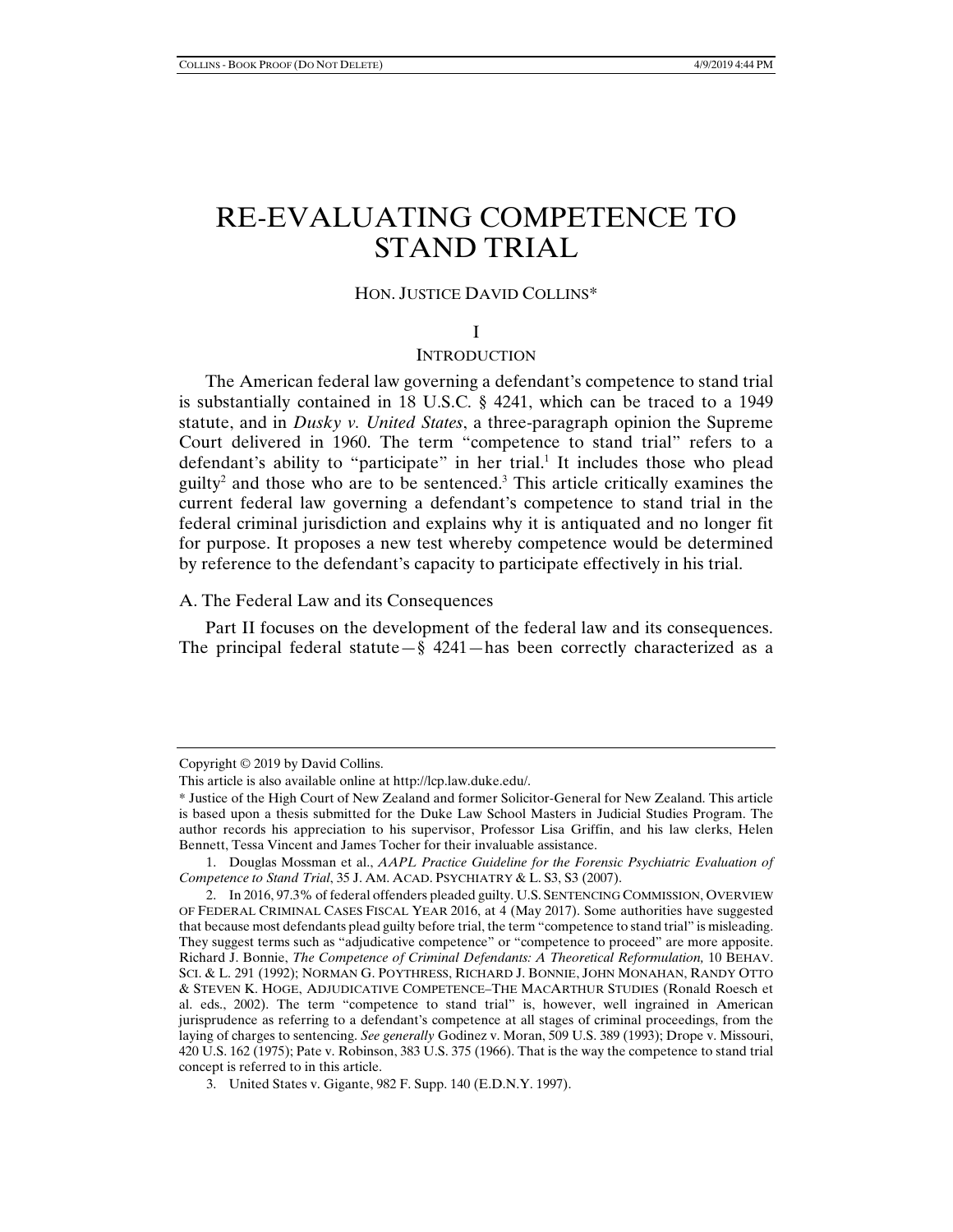"complex enactment."<sup>4</sup> The Supreme Court's opinion in *Dusky v. United States*<sup>5</sup> did not alleviate deficiencies in the current federal law to any significant extent.

The consequences of a finding that a defendant is not competent to stand trial include significant curtailment of her liberty, which is rarely perceived as a victory. It is therefore not surprising to find cases in which a defendant has expressly instructed her attorney not to challenge her competence to stand trial.<sup>6</sup>

## B. Deficiencies in the Current Law

Part III examines the jurisprudential and institutional difficulties arising from deficiencies in the current federal law, including the narrowness of the criteria for incompetence. Consequently, many defendants with significant mental illness have been found competent to stand trial.<sup>7</sup> This in turn has contributed to an intolerable phenomenon in United States prisons, namely the "criminalization of mental illness."8 One estimate suggests there are ten times as many people with severe mental illnesses incarcerated in the United States as there are in psychiatric hospitals.9 Overall, more than 1.2 million people with mental illness are incarcerated in the United States.<sup>10</sup>

The narrowness of the qualifying criteria in the current federal tests has also led to ad hoc and inconsistent outcomes for defendants who are incapacitated by conditions that do not fit the current criteria. Defendants with profound personality disorders—which are not a mental disease or defect—and those who suffer from neurological disorders are examples of defendants that have created challenges for federal courts. Other forms of incapacity are not pursued in this Article but demonstrate the same point. For example, defendants who are incapacitated through medication are dealt with differently from those incapacitated by illegal drugs, even though both may exhibit identical symptoms

 <sup>4.</sup> FEDERAL JUDICIAL CENTER, BENCHBOOK FOR U.S. DISTRICT COURT JUDGES 51 (6th ed. Mar. 2013).

 <sup>5. 362</sup> U.S. 402 (1960).

 <sup>6.</sup> *See* Rodney J. Uphoff, *Role of the Criminal Defense Lawyer in Representing the Mentally Impaired Defendant: Zealous Advocate or Officer of the Court?,* WIS.L. REV. 65, 77–98 (1988) (discussing State v. Johnson, 395 N.W.2d 176 (Wis. 1986)).

 <sup>7.</sup> *See generally* United States v. Mitchell, 706 F. Supp. 2d 1148, 1193 (D. Utah. 2010) (finding the defendant competent to stand trial despite his extreme religious beliefs); United States v. Riggin, 732 F. Supp. 958, 964 65 (S.D. Ind. 1990) (finding the defendant competent to stand trial although his fixation on the termination of his employment constituted a personality disorder); Bradley v. Preston, 263 F. Supp. 283, 285 (D.D.C. 1967) (finding the defendant competent to stand trial notwithstanding his claim of amnesia).

 <sup>8.</sup> *See generally* RISDON N. SLATE, JACQUELINE K. BUFFINGTON–VOLLUM & W. WESLEY JOHNSON, THE CRIMINALIZATION OF MENTAL ILLNESS: CRISIS & OPPORTUNITY FOR THE JUSTICE SYSTEM 43 (2d ed. 2013).

 <sup>9.</sup> E. FULLER TORREY ET AL., TREATMENT ADVOCACY CTR., THE TREATMENT OF PERSONS WITH MENTAL ILLNESS IN PRISONS AND JAILS: A STATE SURVEY 6 (2014).

 <sup>10.</sup> Am. Psychological. Ass'n, *Press Release: Mental Illness Not Usually Linked to Crime, Research Finds* (Apr. 21, 2014), http://www.apa.org/news/press/releases/2014/04/mental-illness-crime.aspx [https://perma.cc/N8LL-3NMY].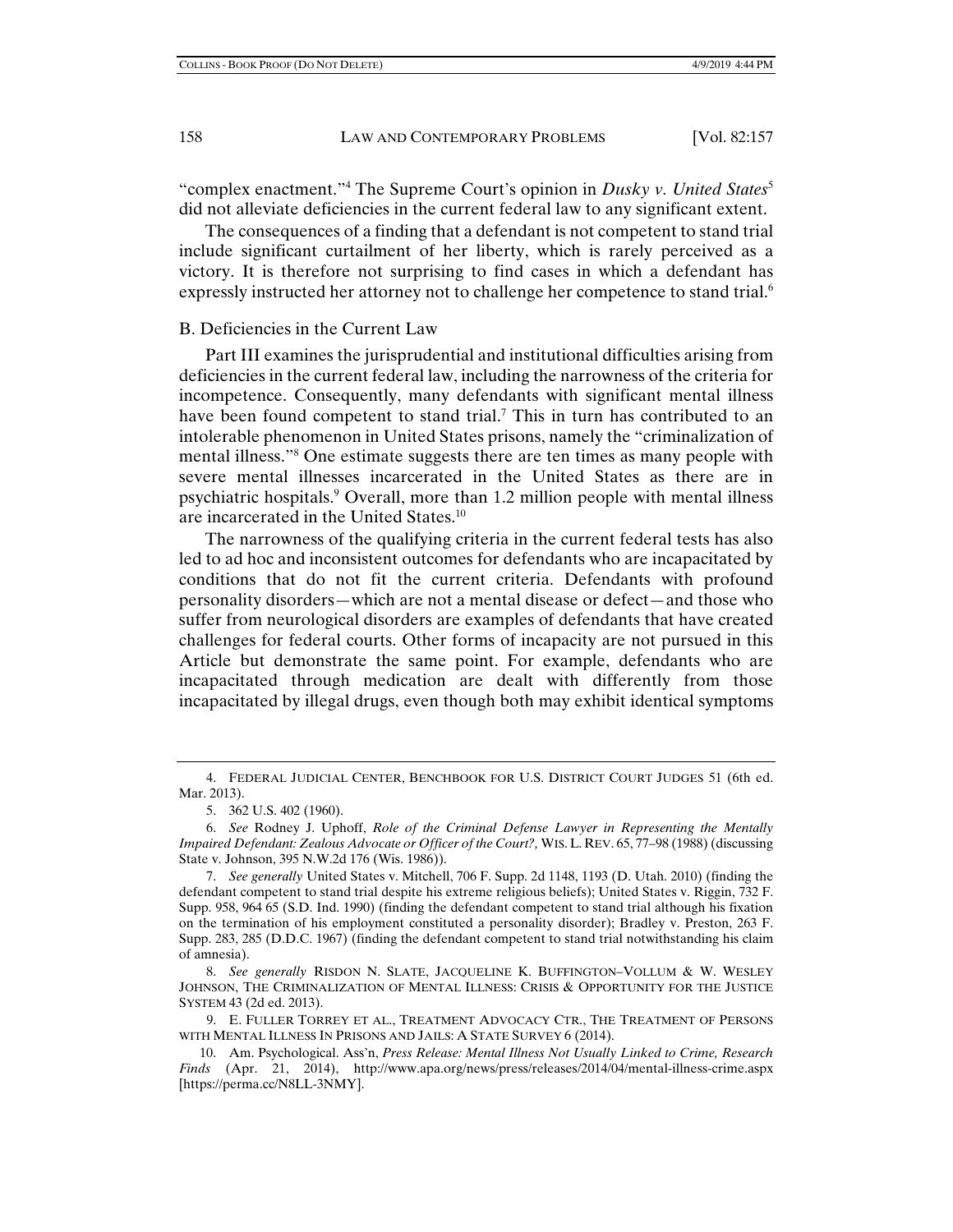and suffer the same inability to participate in their trials.<sup>11</sup> Other defendants who suffer from physical disabilities,<sup>12</sup> such as deafness<sup>13</sup> or cancer,<sup>14</sup> can also face hurdles when demonstrating their incapacity to stand trial.

Also troubling is the assessment of unrepresented defendants, which has produced a disconcerting body of jurisprudence that attempts to distinguish between a defendant's competence to plead guilty and his competence to conduct a defended hearing without counsel.

Further issues have developed in relation to the way the concept of rationality has unfolded in cases decided after *Dusky*. The requirement that a defendant be able to consult with his lawyer with a "reasonable degree of rational understanding" and have "a rational . . . understanding of the proceedings against him" has not been universally understood.<sup>15</sup>

There are also challenges under the current law for clinicians. Assessing defendants' competence to stand trial has become "a core skill" in forensic psychiatry.16 Competency to stand trial evaluations are also now "by far the most frequently adjudicated"<sup>17</sup> form of competency in the judicial system.<sup>18</sup>

The analysis in Part III leads to the conclusion that the current federal law governing a defendant's competence to stand trial is antiquated and no longer fit for purpose. The challenge that then arises is to propose a new test for assessing a defendant's competence to stand trial.

## C. Guiding Principles

Any test for assessing a defendant's competence to stand trial must be firmly grounded upon an understanding of why the criminal justice system should only

 <sup>11.</sup> *Compare* Whitehead v. Wainwright, 447 F. Supp. 897, 899 900 (M.D. Fla. 1978) (concluding the defendant was incompetent to stand trial based on effects of medication dispensed by jail staff during trial), *aff'd*, 609 F.2d 223 (5th Cir. 1980), *with* Watts v. Singletary, 87 F.3d 1282, 1284 85 (11th Cir. 1996) (concluding the defendant was competent to stand trial though he slept through much of his trial as a result of his late-night crack cocaine use).

 <sup>12.</sup> Physical incompetence is not covered by any federal competency statute and is treated as an issue for trial courts to assess on a case by case basis by reference to five factors identified in United States v. Doran, 328 F. Supp. 1261, 1263 (S.D.N.Y. 1971).

 <sup>13.</sup> *Compare* State v. Burnett, No. 1638, 2005 WL 32797 (Ohio. Ct. App. 2005) (upholding the trial court's determination that the defendant's deaf-mute condition rendered him incompetent to stand trial), *with* United States v. Jones, 876 F. Supp. 395, 397 (N.D.N.Y. 1995) (finding the defendant competent to stand trial despite a serious heart condition).

 <sup>14.</sup> *Compare* United States v. DeNunzio, 174 F. Supp. 3d 582 (D. Mass. 2016) (finding a defendant recovering from chemotherapy physically competent to stand trial and likely mentally competent to stand trial), *with* United States v. Reddy, No. 01 CR 0058, 2003 WL 22339464 (S.D.N.Y. 2003) (finding a defendant under treatment for lung cancer incompetent to stand trial).

 <sup>15.</sup> *Dusky v. United States*, 362 U.S. 402 (1960).

 <sup>16.</sup> Mossman et al., *supra* note 1, at S3.

 <sup>17.</sup> GARY B. MELTON, JOHN PETRILA, NORMAN G. POYTHRESS & CHRISTOPHER SLOBOGIN, PSYCHOLOGICAL EVALUATIONS FOR THE COURTS: A HANDBOOK FOR MENTAL HEALTH PROFESSIONALS AND LAWYERS 125 (3d ed. 2007).

 <sup>18.</sup> *See* Derek Chiswick, *Fitness to Stand Trial and Plead, Mutism and Deafness*, *in* PRINCIPLES AND PRACTICE OF FORENSIC PSYCHIATRY 171 (Robert Bluglass & Paul Bowden eds., 1990) (discussing the legal significance of competency evaluations).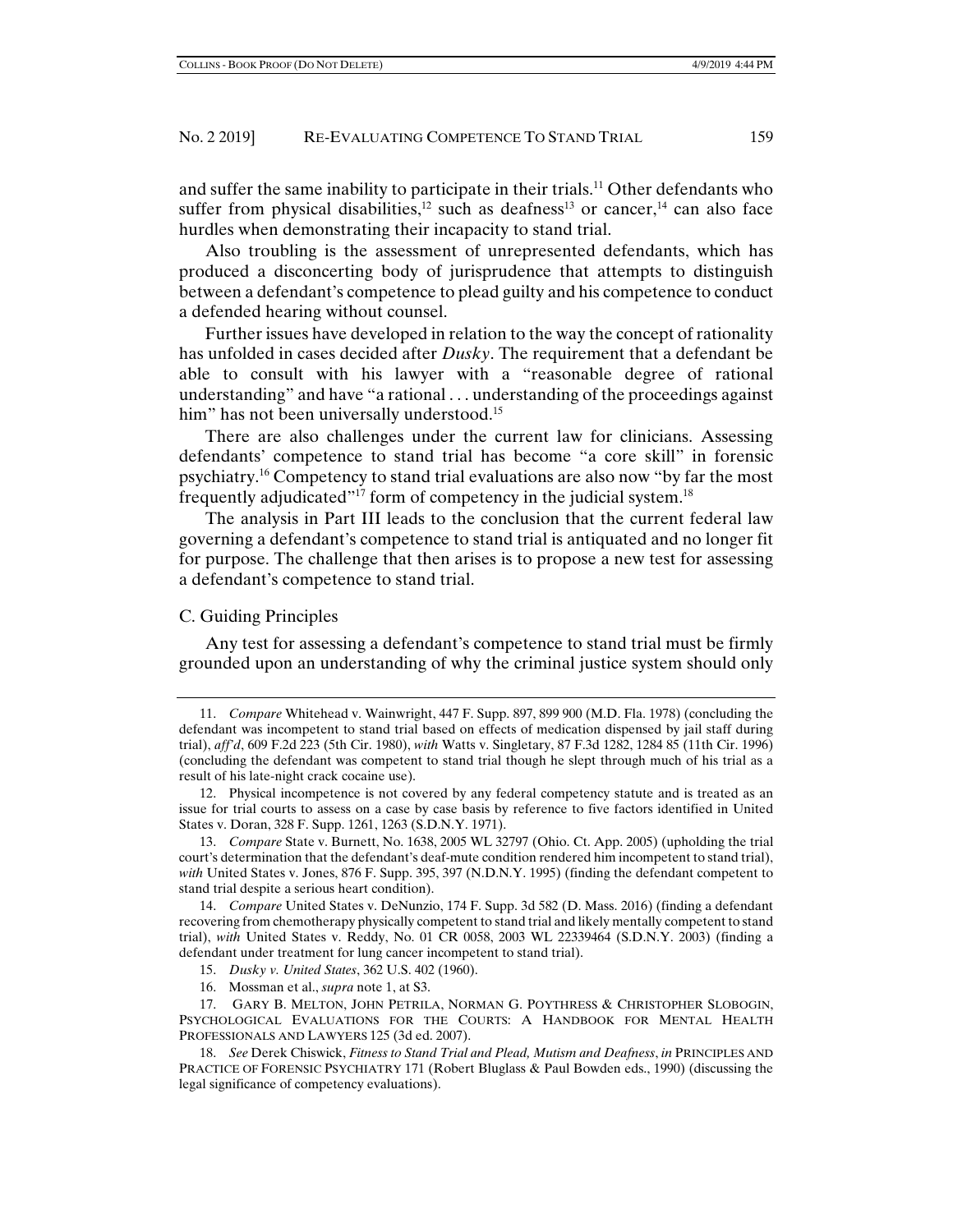place on trial those who are competent. The following four principles underpin that requirement.

First, defendants who are forced to stand trial in circumstances where they are not competent to do so are deprived of most of their basic constitutional fair trial rights.<sup>19</sup> These rights—which can be traced from the Code of Hammurabi,<sup>20</sup> through Chapter 39 of the Magna Carta, $21$  to the Fifth, Sixth, and Fourteenth Amendments of the Constitution—are recognized internationally as being fundamental to a fair and legitimate trial.<sup>22</sup> The key rationale for the competence to stand trial requirement is that it promotes fairness for a defendant by protecting her right to defend herself and ensures that she is not inappropriately exposed to the risks of a criminal trial without access to fair trial rights.<sup>23</sup>

Second, the integrity and legitimacy of the criminal justice system hinges in part upon holding those who have breached criminal laws accountable for their wrongdoing. To hold a defendant truly accountable, he must understand the reasons why he has been prosecuted, convicted, and punished. Absent such understanding, the criminal justice system is merely a vehicle to appease the aggrieved rather than to genuinely punish an offender.

Third, allowing the prosecution of an incompetent defendant undermines society's interest in having a reliable criminal justice system and creates a greater risk of unreliable verdicts.24 The state's need to uphold the integrity and legitimacy of the criminal justice system by ensuring only competent defendants are tried was emphasized in *United States v. Chisholm*: 25

It would be . . . a reproach to justice and our institutions, if a human being . . . were compelled to go to trial at a time when he is not sufficiently in possession of his mental faculties to enable him to make a rational and proper defense. The latter would be a more grievous error than the former; since in the one case an individual would go unwhipped of justice, while in the other the great safeguards which the law adopts in the punishment of crime and the upholding of justice would be rudely invaded by the tribunal whose sacred duty it is to uphold the law in all its integrity.

Finally, the American criminal justice system, like that in cognate jurisdictions, is founded upon respect for the autonomy and dignity of all participants in a trial.<sup>26</sup> A defendant's right to autonomy and self-determination is compromised if she is placed on trial in circumstances where she lacks the capacity to make trial decisions that are reserved for her and not her lawyer.<sup>27</sup>

 <sup>19.</sup> Riggins v. Nevada, 504 U.S. 127, 139–40 (1992) (Kennedy, J., concurring).

 <sup>20.</sup> DINAH SHELTON, THE OXFORD HANDBOOK OF INTERNATIONAL HUMAN RIGHTS LAW 165 (2013).

 <sup>21.</sup> TOM BINGHAM, THE RULE OF LAW 10 (2010).

 <sup>22.</sup> G.A. Res. 217 A (III), Universal Declaration of Human Rights, art. 7, 8, 10 & 11 (Dec. 10, 1948); European Convention on Human Rights, as amended by Protocol Nos. 11 and 14, art. 6 (Nov. 4, 1950).

 <sup>23.</sup> Cooper v. Oklahoma, 517 U.S. 348, 349 (1996); *see also* Stephen J. Morse, *Involuntary Competence,* 21 BEHAV. SCI. & L. 311 (2003).

 <sup>24.</sup> *Cooper*, 517 U.S. at 366 67.

 <sup>25. 149</sup> F. 284, 288 (S.D. Ala. 1906).

 <sup>26.</sup> R v. Swain, [1991] 1 S.C.R. 933 (Can.).

 <sup>27.</sup> *See* Florida v. Nixon, 543 U.S. 175, 187 (2004) (affirming that the defendant "has 'the ultimate authority'" to determine the exercise or waiver of certain basic trial rights); Faretta v. California, 422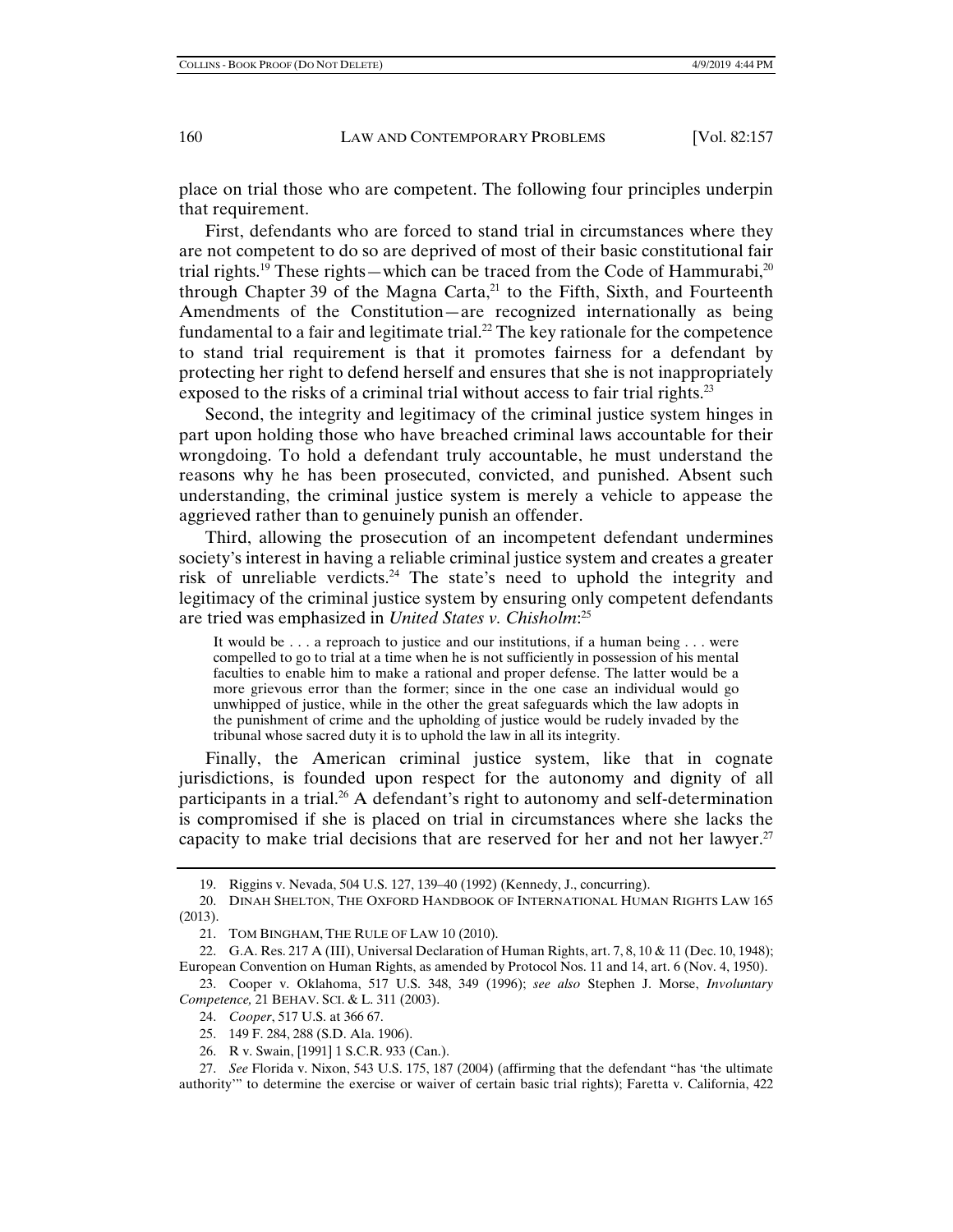Decisions in this category include the defendant's right to decide how she pleads,<sup>28</sup> whether she testifies,<sup>29</sup> whether to waive trial by jury,<sup>30</sup> and to adduce evidence.<sup>31</sup> These rights are not meaningful if a defendant lacks the capacity to exercise them.<sup>32</sup>

## D. A Proposed New Test

Part IV proposes a new test that focuses upon a defendant's ability to participate effectively in his trial. The effective participation test is a unitary test, which covers all phases of a criminal trial and involves a judicial assessment of four functions:<sup>33</sup>

1. Understanding: a defendant's capacity to understand relevant information including the charge he faces, the trial process, the role of participants in the trial, the evidence, and the purpose and possible outcomes of the trial.

2. Evaluation: a defendant's capacity to process information, particularly the case against him, trial directions, and the impact of that information on the defense.

3. Decision-making: a defendant's capacity to make decisions normally required of the defendant during a trial, including how to plead and whether to give evidence or put forward a particular defense. This also concerns the ability of an unrepresented defendant to conduct his defense in a way that does not breach his fair trial rights.

4. Communication: a defendant's capacity to communicate his account of his case, and his capacity to instruct his lawyer and to give evidence if he elects to do so.

Finally, Part V examines why the effective participation test offers significant advantages over the current federal tests. Those reasons are linked to the four governing principles set out in this introduction.

#### E. State Legislation

This article focuses upon the federal law governing a defendant's competence to stand trial. Thirty-three states do, however, have provisions similar to § 4241, and twelve states have legislation that reflects the test set out by the Supreme Court in *Dusky*. Thus, many of the conclusions drawn can apply with equal effect to those states.

- 28. Brookhart v. Janis, 384 U.S. 1, 7 8 (1966).
- 29. Rock v. Arkansas, 483 U.S. 44, 51 53 (1987).
- 30. Adams v. United States *ex rel* McCann, 317 U.S. 269, 277 79 (1942).
- 31. Riggins v. Nevada, 504 U.S. 127, 137 (1992).

U.S. 806, 835 36 (1975) (holding that by "forcing . . . the defendant to accept against his will a stateappointed public defender," the trial court violated the defendant's "constitutional right to conduct his own defense"); Stephen J. Morse, *Mental Disorder and Criminal Law*, 101 J. CRIM. L & CRIMINOLOGY 885, 911 (2011)

 <sup>32.</sup> *See Faretta*, 422 U.S. at 834 ("The right to defend is personal."); *see also* Erica J. Hashimoto, *Resurrecting Autonomy: the Criminal Defendant's Right to Control the Case*, 90 B.U. L. REV. 1147 (2010).

 <sup>33.</sup> Russ Scott, *Fitness for Trial in Queensland,* 14 PSYCH., PSYCHOL. & L. 327, 341 (2007).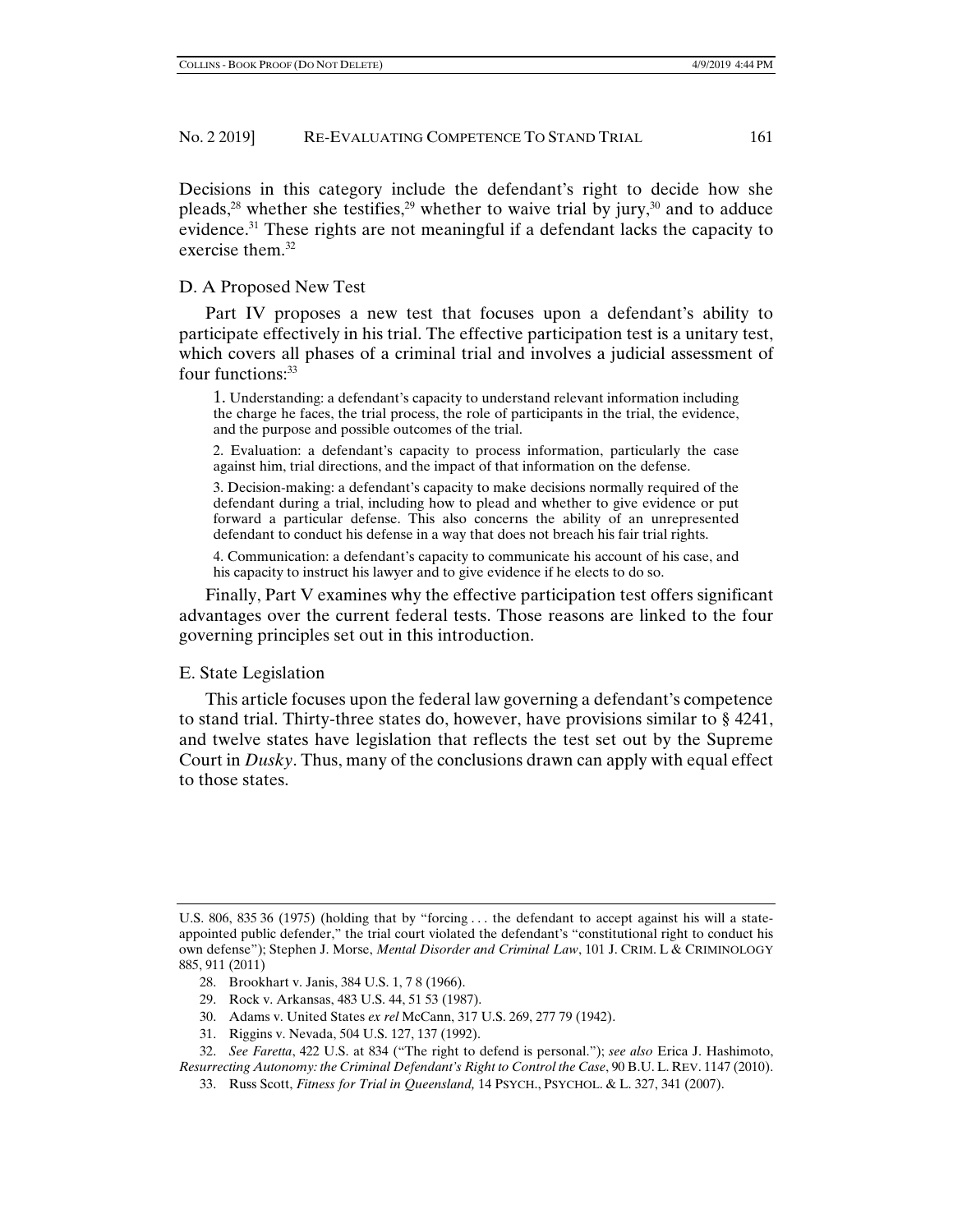## II

## THE CURRENT LAW, HOW IT EVOLVED, AND ITS CONSEQUENCES

To understand the deficiencies in the current federal law and why reform is desirable, it is helpful to first understand the current law and how it evolved.

#### A. Early Common Law

## The common law of the seventeenth century recognized that

If a man in his sound memory commits a capital offense and before his arraignment he becomes absolutely mad, he ought not by law to be arraigned during such his phrenzy, but be remitted to prison until that incapacity be removed; the reason is, because he cannot advisedly plead to the indictment...<sup>3</sup>

Many of the early leading common law cases concerning a defendant's competence to stand trial involved defendants who were deaf and mute. In such cases, a jury would be empaneled to determine if the defendant was "mute of malice" or mute *ex visitatione Dei* (by visitation of God). Those adjudged "mute of malice" were subjected to torture in order to force a plea.<sup>35</sup> Those who were found to be mute by visitation of God would have a plea of not guilty entered on their behalf. *Dyson's Case*<sup>36</sup> is an example of an early nineteenth century case in which the defendant was found to be mute by visitation of God. Parke J instructed the jury that if they found Dyson lacked "intelligence enough to understand the nature of the proceedings against her" due to the "defect of her faculties" then the jury "ought to find her not sane." This was the verdict the jury duly returned. *Dyson's Case* foreshadowed a distinction which emerged in twentieth century jurisprudence between factual competence (having the ability to plead) and the more refined concept of decisional competence (having the ability to, for example, give evidence and be cross-examined).

Five years after *Dyson's Case*, Alderson B gave his seminal direction in *R v. Pritchard*, 37 in which he asked the jury to consider if Pritchard had "sufficient intellect to comprehend the course of proceedings on the trial, so as to make a proper defense." Alderson B's directions in *Pritchard* recognized it was insufficient for a defendant to simply have the capacity to plead. The early common law also required that a trial not continue if the defendant lacked the cognitive ability to participate in her trial. Also significant is how the early common law blurred a finding of competence to stand trial with insanity. As will be explained later, vestiges of this can still be seen in § 4241.

 <sup>34.</sup> SIR MATTHEW HALE, HISTORY OF THE PLEAS OF THE CROWN 34–35 (Sollom Emlyn ed., 1736); *see also* Drope v. Missouri, 420 U.S. 162, 171 (1975) (quoting 4 WILLIAM BLACKSTONE, COMMENTARIES 24). The word "advisedly" used by Hale and Blackstone was defined at the time to mean "deliberately; purposely; by design; prudently." *See* "Advisedly," SAMUEL JOHNSON, A DICTIONARY OF THE ENGLISH LANGUAGE (Brandi Besalke ed., 1755), http://johnsonsdictionaryonline.com/?p=15235 [https://perma.cc/3HXJ-GT9P].

 <sup>35.</sup> MELTON ET AL., *supra* note 17, at 126.

 <sup>36.</sup> Esther Dyson's Case (1831) 7 Car. & P. 305, 307 (Eng.).

 <sup>37.</sup> R v. Pritchard, (1836) 173 Eng. Rep. 135, 7 Car. & P. 303.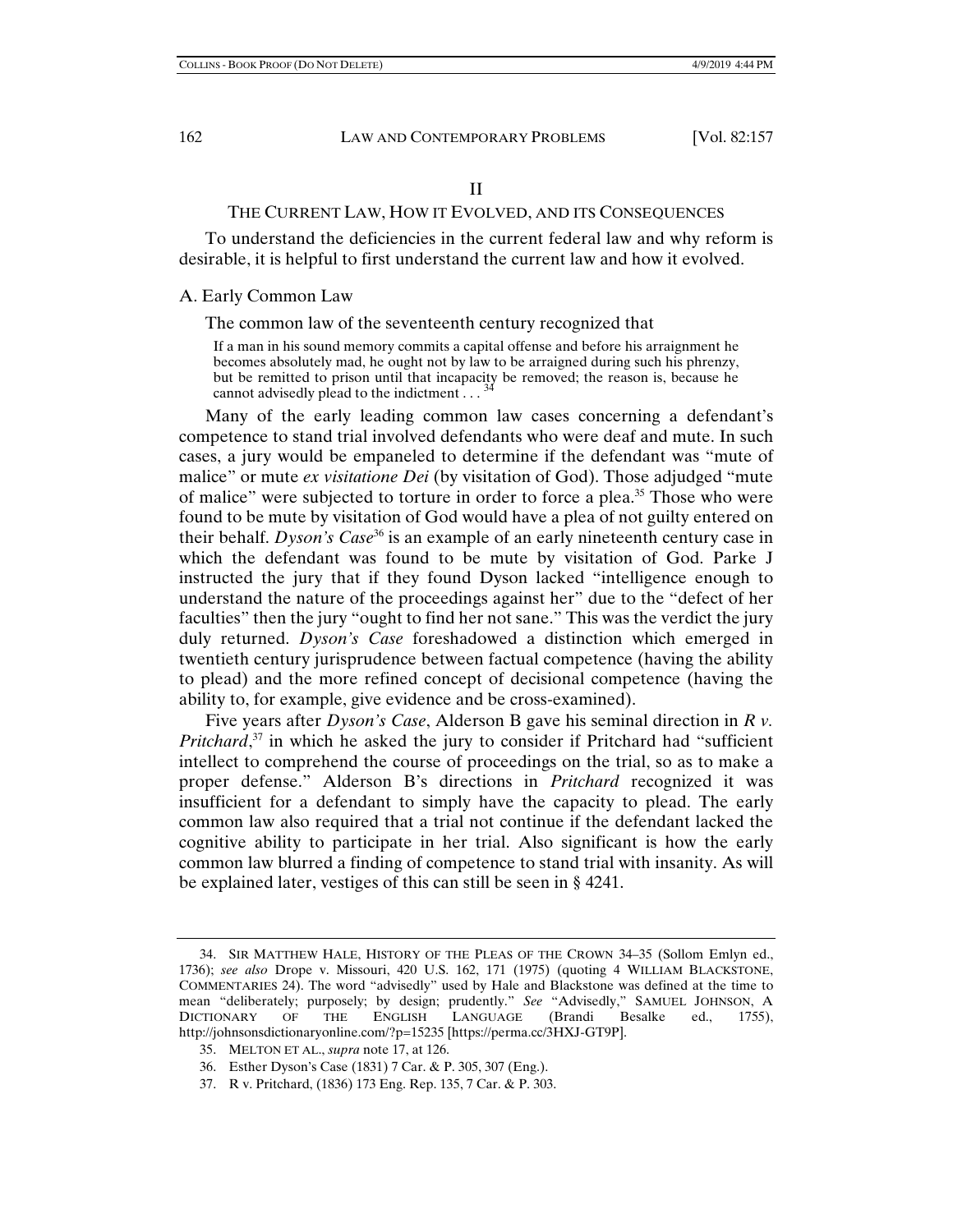The *Pritchard* test for competence to stand trial was adopted in nineteenth century American cases,<sup>38</sup> where it was construed to mean that a defendant lacked competence to stand trial if he lacked the intellectual abilities to advance a "rational defense." This requirement can be traced to *Youtsey v. United States*, 39 in which the Sixth Circuit Court of Appeals ordered the retrial of a defendant who suffered debilitating epilepsy that rendered him "unable to advise his counsel as to his defense."40 The court explained that when issues arose concerning a defendant's capacity to stand trial, the trial court must determine whether or not "the accused [could] make a rational defense."<sup>41</sup> The court also said that a trial court should ascertain if the defendant has "the mental capacity . . . to understand the proceedings against him . . . rationally advise with his counsel as to his defense" and "rationally defend himself."42 The reference to a defendant's capacity to rationally advise with counsel as to a defense echoed that part of the early common law described by Hale and Blackstone as the need for a defendant to have the capacity to plead "advisedly" to an indictment.<sup>43</sup> Aspects of the rationality criterion articulated in *Youtsey* ultimately became embedded in the Supreme Court's opinion in *Dusky*.

## B. 18 U.S.C. § 4241

The origins of 18 U.S.C. § 4241 can be traced to a meeting of the Judicial Conference of the United States in September 1942, during which a committee of federal judges was appointed to study, in cooperation with the Attorney General, "the treatment accorded by the federal courts to insane persons charged with crime."<sup>44</sup> The Judicial Conference proceeded on the basis that issues concerning a defendant's competence to stand trial should be considered in conjunction with an examination of the way insane persons were dealt with in federal courts, and its final report reflected some merging of these issues. This can be traced to an arguable legal lacuna that prevented federal authorities from detaining criminal defendants who were insane because jurisdiction over such persons was thought to reside exclusively within the *parens patriae* jurisdiction of the states.45 In October 1946, the Judicial Conference adopted with some

- 42. *Youtsey*, 97 F. at 944, 944 47.
- 43. JOHNSON, *supra* note 34.

 44. HARLAN F. STONE ET AL., REPORT OF THE JUDICIAL CONFERENCE OF THE U.S. 18–19 (Sept. 1942); *see* Greenwood v. United States, 219 F.2d 376, 380–85 (8th Cir. 1955).

 <sup>38.</sup> Freeman v. People, 4 Denio 9 (N.Y. 1847); State v. Harris, 53 N.C. (8 Jones) 136 (1860).

 <sup>39. 97</sup> F. 937 (6th Cir. 1899).

 <sup>40.</sup> *Id.* at 942.

 <sup>41.</sup> *Id.* at 943 (citing 2 Bish. Cr. Proc. at § 666); Guagando v. State, 41 Tex. 626, 630 (1874); *see also* R v. Frith, 22 How. Str. Tr. 307; R v. Berry, (1876) 1 Q.B.D. 447–50; R v. Pritchard, (1836) 173 Eng. Rep. 135, 7 Car. & P. 303

 <sup>45.</sup> *Federal Hospitalization of Insane Defendants Under Section 4246 of the Criminal Code,* 64 YALE L.J. 1019, 1070–71 (1955); CALVERT MAGRUDER ET AL., JUDICIAL CONFERENCE OF THE UNITED STATES REPORT OF COMMITTEE TO STUDY TREATMENT ACCORDED BY FEDERAL COURTS TO INSANE PERSONS CHARGED WITH CRIME 7–9 (1945); *Care and Custody of Insane Persons Charged with*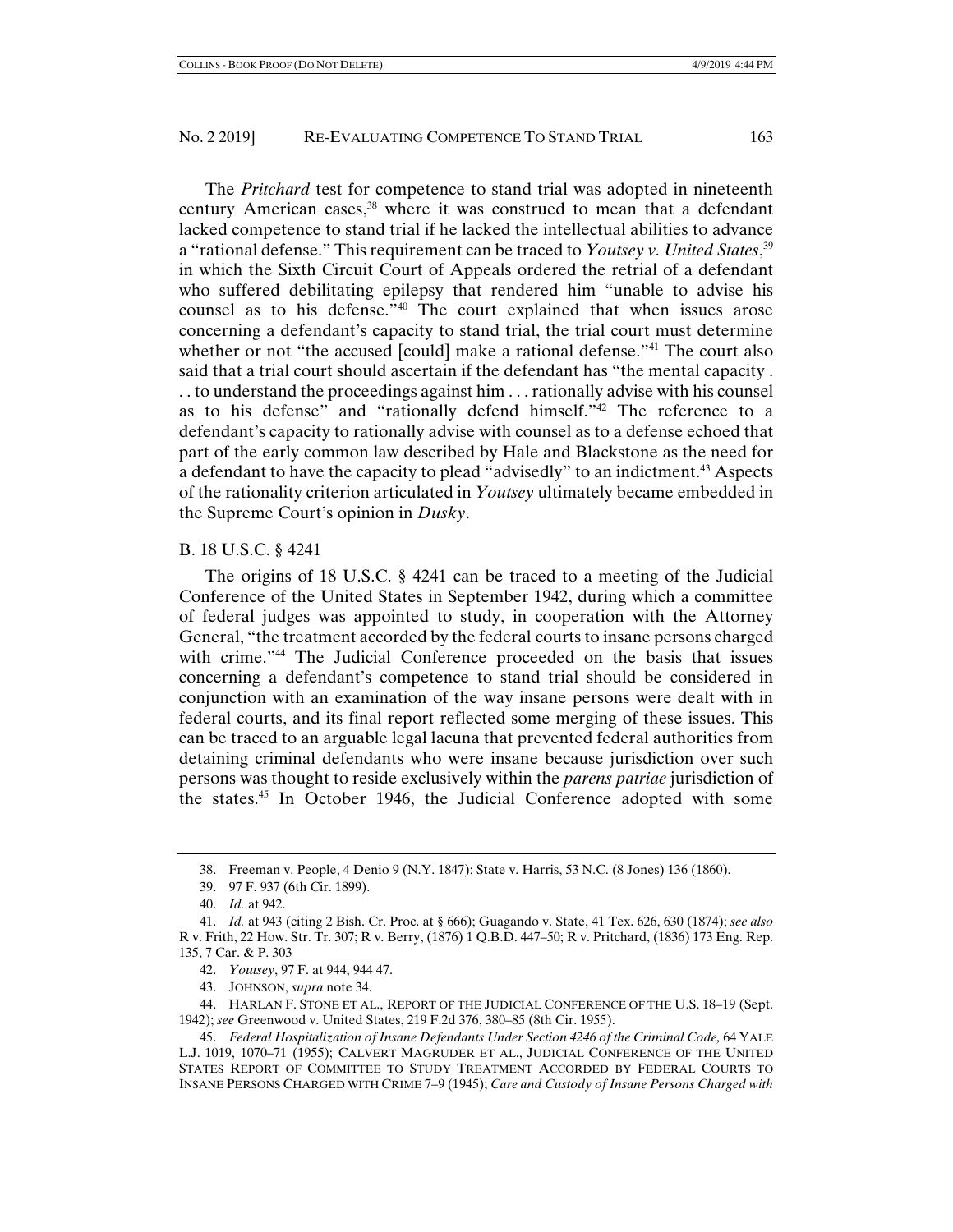amendments a draft bill prepared by the committee.<sup>46</sup> The bill was eventually passed into law on September 7, 1949 and became incorporated into federal law as 18 U.S.C. § 4244.

Congress amended the provisions of § 4244 in the Comprehensive Crime Control Act of 1984. That Act has been described as "the most radical change in federal criminal law in the history of [the United States]."47 While the act made many profound changes to federal criminal law, the changes to the competence to stand trial provisions of  $\S$  4244 were comparatively minor.<sup>48</sup> The 1984 provisions concerning the competence of a defendant to stand trial became codified as § 4241.

Four changes were made between § 4244 and § 4241. First, § 4244 permitted motions to challenge competence to stand trial from the time of a defendant's arrest. Following the 1984 amendments, however, such a motion may only be raised under § 4241 after the commencement of the prosecution.<sup>49</sup> Second, § 4244 required a psychiatric or psychological report before a competence hearing was conducted, whereas § 4241(b) confers discretion on the court to order such a report. Third, § 4244 was silent on the standard of proof required, whereas §  $4241(c)$  stipulates the "preponderance of the evidence" standard of proof applies. Fourth, § 4244 referred to a defendant being "*presently insane or otherwise so mentally incompetent* as to be unable to understand the proceedings against him or properly assist in his own defense." On the other hand, § 4241(d) refers to a defendant "presently . . . *suffering from a mental disease or defect rendering him mentally incompetent* to the extent that he is unable to understand the nature and consequence of the proceedings against him or to assist properly in his defense."

Section 4241's reference to a defendant suffering "from a mental disease or defect" bears similarity to aspects of the *M'Naghten* test for insanity.50 That test provides that a defendant is not guilty by reason of insanity if at the time of the alleged offense she was suffering from "such a *defect of reason, from disease of the mind*, as not to know the nature and quality of the act he was doing." More significantly, the phrase "mental disease or defect" in § 4241 replicated that part of the insanity test that was incorporated into federal law in *Durham v. United States*. <sup>51</sup> The Durham test, however, ceased to be part of federal law following the passing of the Insanity Defense Reform Act 1984. The federal insanity defense now requires a defendant to prove that "at the time of the commission of the acts

*Federal Offenses: Hearing on S. 850 Before the Sub–Comm. of the S. Com. on the Judiciary*, 80th Cong. 5 (1948).

- 49. 18 U.S.C. § 4241(a) (2006).
- 50. M'Naghten's case, [1843] 8 Eng. Rep. 718 (HL).
- 51. 214 F.2d 862, 874–75 (D.C. Cir. 1954).

 <sup>46.</sup> REPORT OF THE JUDICIAL CONFERENCE OF THE U.S. 18 (Oct. 1946), http://www.uscourts.gov/sites/default/files/1946-10.pdf [https://perma.cc/Q6T8-97NM].

 <sup>47.</sup> Kenneth R. Feinberg, *The Comprehensive Crime Control Act of 1984: New Approaches to Federal Criminal Law*, *in* COMPREHENSIVE CRIME CONTROL ACT OF 1984, at 249 (Practising Law Inst. ed., 1985).

 <sup>48.</sup> United States v. Williams, 998 F.2d 258, 265 n.16 (5th Cir. 1993).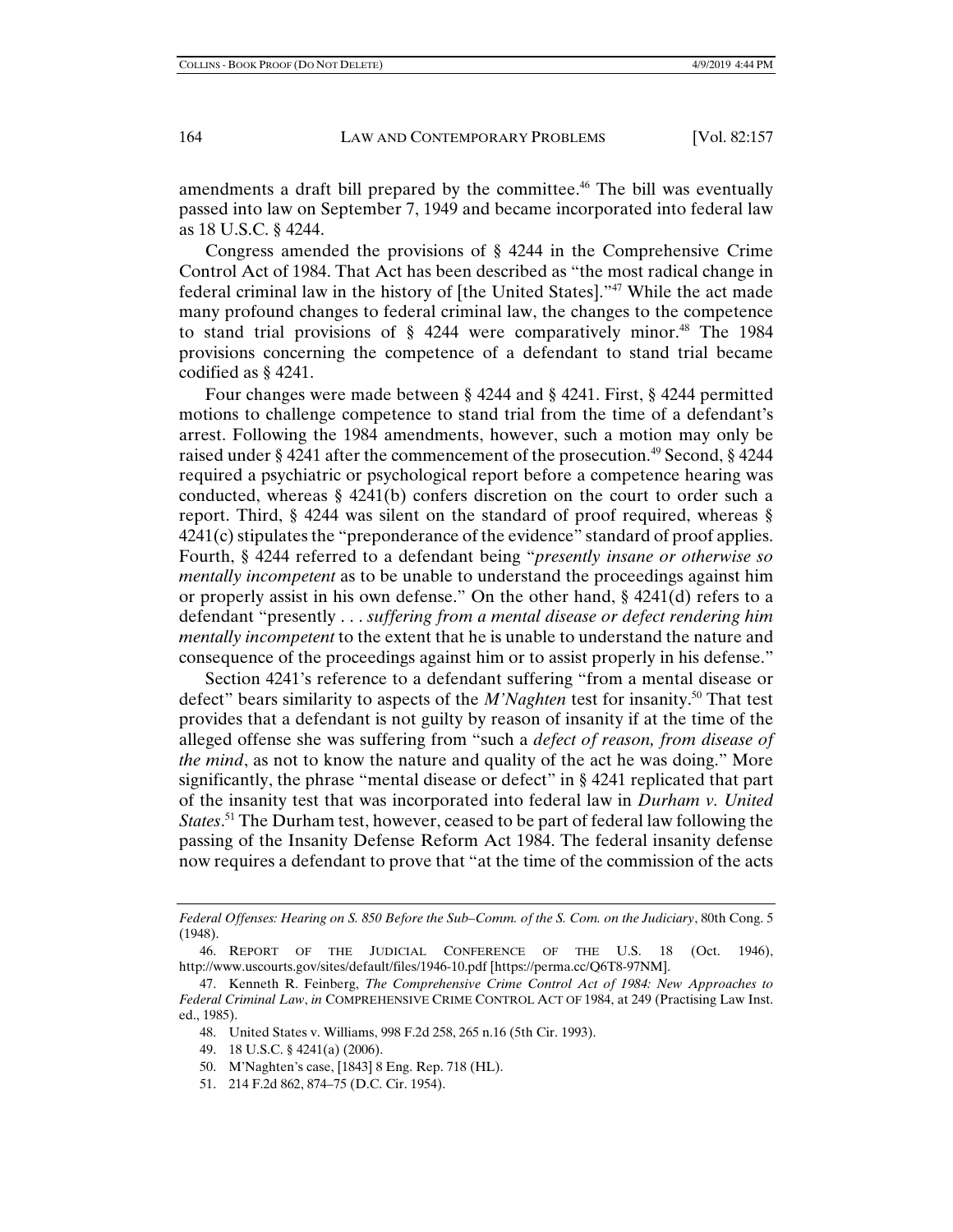constituting the offense, the defendant, as a result of a severe mental disease or defect, was unable to appreciate the nature and quality or the wrongfulness of his acts."52 Thus, the federal statutory tests for insanity and incompetence are both confined to defendants who suffer, albeit to different degrees, a mental disease or defect. This reflects a lingering vestige of the early nineteenth century common law under which those who were found incompetent to stand trial were deemed to be insane.

#### C. Dusky v. United States<sup>53</sup>

In 1958, Dusky, who had a history of psychiatric illness, was charged with kidnapping a 15-year-old girl in Kansas and taking her to Missouri, where two of Dusky's accomplices raped her. Following his arrest, he was referred for a mental health evaluation. Dusky, who denied all memory of the events, was found by one psychiatrist to be suffering schizophrenia but nevertheless "oriented as to time place and person." A second psychiatrist reported that Dusky could not "properly assist" his trial counsel because of his inability to "properly interpret the meaning of the things that had happened." A third psychiatrist confirmed Dusky suffered from schizophrenia. A federal district court ruled that Dusky was competent to stand trial because he was oriented in time and place and because he was able to provide some information to his attorney about the kidnapping incident. Dusky was convicted and sentenced to 45 years' imprisonment. The Eighth Circuit Court of Appeals upheld Dusky's conviction and sentence.<sup>54</sup>

Because it is so brief, it is difficult to extract significant assistance from the Supreme Court's opinion. In three paragraphs, the Court granted Dusky's petition for certiorari, quashed his conviction, and remanded his case to the district court for a new hearing to determine if he was competent to stand trial.<sup>55</sup> More assistance can, however, be derived from the Solicitor General's brief.<sup>56</sup> In the brief, he set out his concerns that the psychiatric evidence relating to Dusky's competence to stand trial was equivocal and that the trial court appeared to have given insufficient weight to the medical evidence that Dusky was suffering from delusions and hallucinations and required tranquilizers during his trial. The Solicitor General was also concerned that the trial judge had considered it sufficient that Dusky was orientated as to time and place and had some recollection of events. The Solicitor General said:

The test must be whether [the defendant] has sufficient present ability to consult with his lawyer with a reasonable degree of rational understanding – and whether he has a rational as well as factual understanding of the proceedings against him.<sup>57</sup>

 56. J. Lee Rankin, Solicitor General, Memorandum for the United States In the Supreme Court of the United States, No. 504 Misc; *Dusky*, 362 U.S. at 1–16.

 <sup>52. 18</sup> U.S.C. § 17.

 <sup>53. 362</sup> U.S. 402 (1960).

 <sup>54.</sup> Dusky v. United States, 271 F.2d 385 (8th Cir. 1959).

 <sup>55.</sup> *Dusky*, 361 U.S. 402. Dusky was again found to be competent to stand trial. He was convicted following his retrial and sentenced to 20 years' imprisonment.

 <sup>57.</sup> Rankin*, supra* note 56, at 11.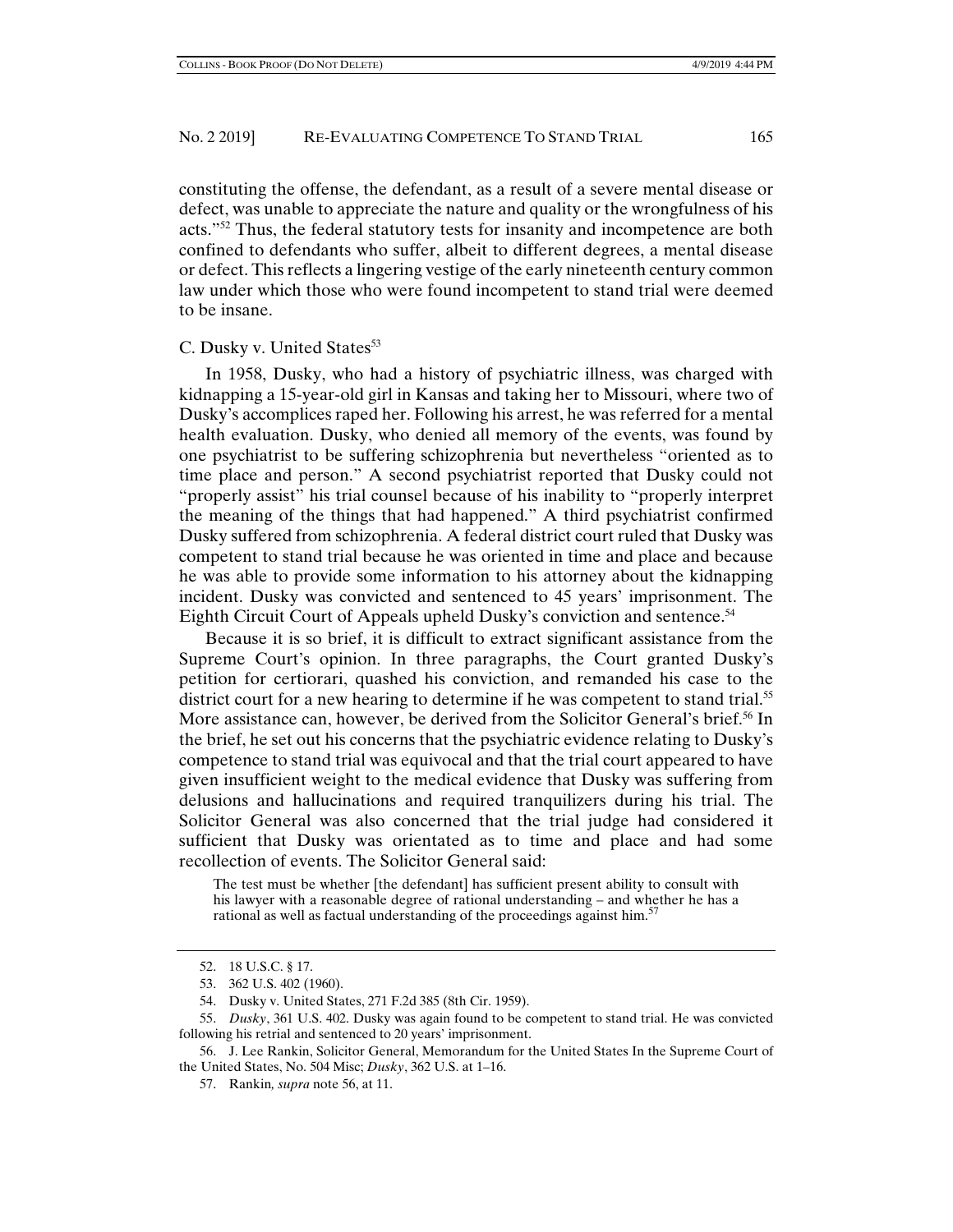The Court agreed in all respects with the position argued by the Solicitor General and adopted his proposed test for determining whether a defendant is competent to stand trial.

Some commentators have suggested that there are just two prongs to the *Dusky* test: "the defendant's capacity to understand the criminal process as it applies to him or her . . . and the defendant's ability to function in that process, primarily through consulting with counsel in the preparation of a defense."<sup>58</sup> Other authorities have suggested the *Dusky* test may have three discrete requirements,59 or that in its subsequent opinion in *Drope v. Missouri*60 the Supreme Court added a further prong, namely an ability "to assist in preparing [a] defense."  $61$ 

At issue in *Drope* was whether the defendant had been deprived of his right to a fair trial when the trial judge declined to conduct a competency hearing. Prior to trial, psychiatric evidence raised questions about Drope's competence to stand trial. Those issues were compounded when, during the trial, Drope attempted to take his own life and was hospitalized. The Missouri legislation governing the competence of a defendant to stand trial was in all material respects the same as § 4241. In delivering the Court's opinion, Chief Justice Burger paraphrased the law in the following way:

It has long been accepted that a person whose mental condition is such that he lacks the capacity to understand the nature and object of the proceedings against him, to consult with counsel, and to assist in preparing his defense may not be subjected to a trial. $62$ 

No reference was made to the "rationality" components of the *Dusky* test because the Missouri statute that governed Drope's case, like § 4241, contains no reference to "rationality." In effect, *Drope* merged parts of the *Dusky* test with the Missouri legislation and in doing so failed to refer to the rationality components of *Dusky*.

The divergence of views in the literature and case law concerning the precise requirements of the *Dusky* test highlights uncertainty about what the Supreme Court meant. The following elements may, however, be extracted from the Supreme Court's decision. First, the test focuses upon the defendant's present abilities. This draws a temporal distinction between competence to stand trial and the defense of insanity, which focuses upon the defendant's state of mind at the

 <sup>58.</sup> MELTON ET AL., *supra* note 17, at 127; Alan R. Felthous, *Competence to Stand Trial Should Require Rational Understanding,* 39 J. AM. ACAD. PSYCHIATRY & L. 19 (2011).

 <sup>59.</sup> RICHARD ROGERS & DANIEL W. SHUMAN, FUNDAMENTALS OF FORENSIC PRACTICE: MENTAL HEALTH AND CRIMINAL LAW 154–57 (2006). Those requirements are that a defendant have: sufficient present ability to consult with his or her lawyer with a reasonable degree of rational understanding; a factual understanding of the proceedings; and a rational understanding of the proceedings.

 <sup>60. 420</sup> U.S. 162, 171 (1975).

 <sup>61.</sup> United States v. Duhon, 104 F. Supp. 2d 663, 670 (W.D. La. 2000); Richard J. Bonnie, *The Competence of Criminal Defendants: Beyond Dusky and Drope,* 47 U. MIAMI L. REV. 539, 539–601 (1993); American Bar Association, *Criminal Justice Mental Health Standards*, 13 MED. & PHYSICAL DISABILITY L. REP., March–April 1989, at 169.

 <sup>62.</sup> *Drope,* 420 U.S. at 171.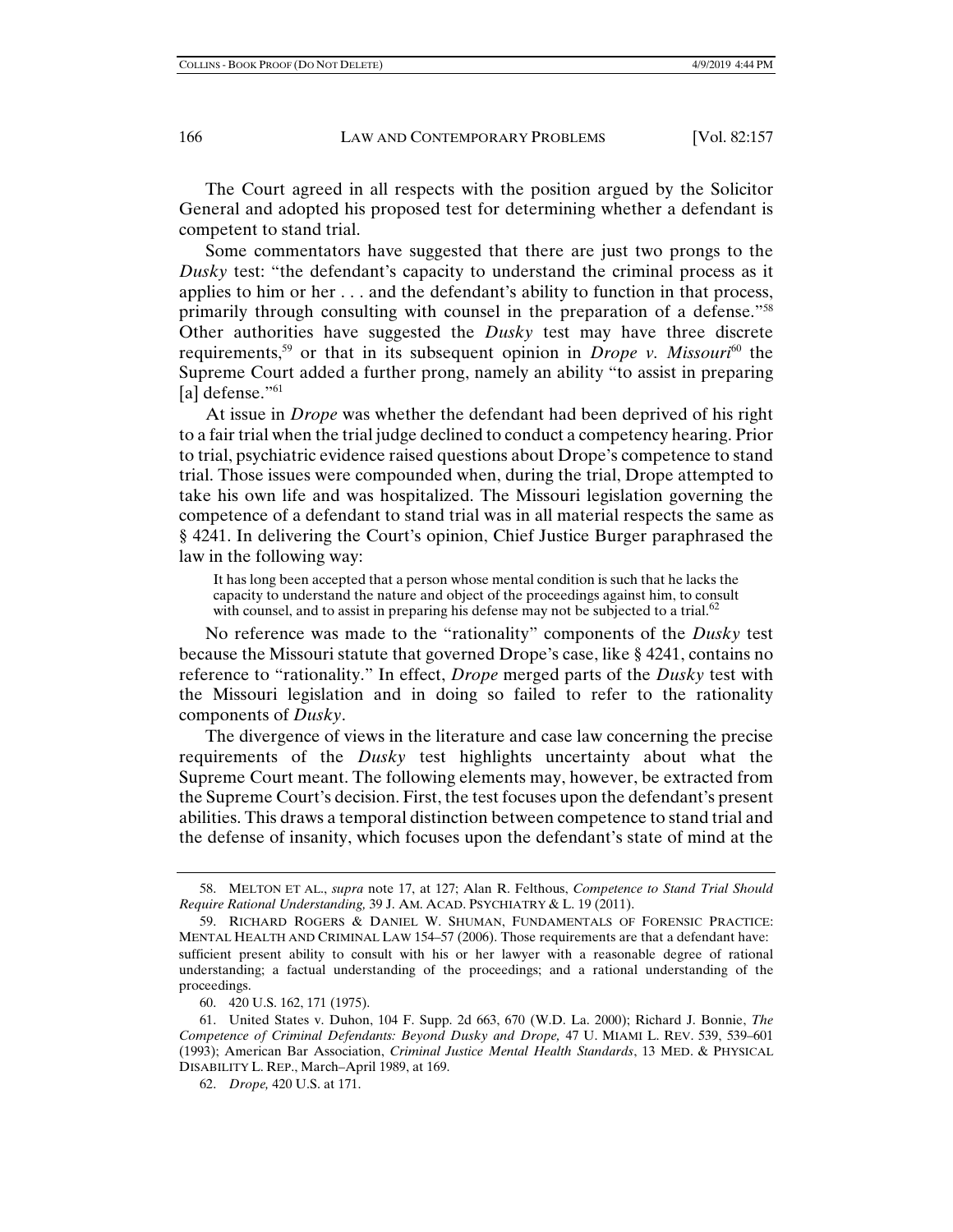time of the alleged offense. Second, the test focuses on two trial tasks: the defendant's capacity to consult with her lawyer and her understanding of the proceedings against her. Third, the test concerns the defendant's actual capacity in terms of "ability" and "understanding" and not her willingness to participate in the proceedings or communicate with counsel. Fourth, the Court drew an important distinction between a defendant's factual and rational understanding of the proceeding. The rationality test requires a qualitative assessment of a defendant's capacity to assist in her defense and have a rational understanding of the proceeding, which is discussed further in Part III.

#### D. The Key Features and Consequences of the Current Law

The threshold for initiating an assessment of a defendant's competence to stand trial is satisfied if a bona fide doubt is raised about the defendant's competence.63 This low threshold is anchored upon the due process provisions of the Fourteenth Amendment. There is, however, a considerable disconnect between this low procedural threshold and the high substantive bar to determining that a defendant is incompetent.

A consequence of the way that the *Dusky* test and § 4241 are framed is that even defendants with significant mental illness may be adjudged competent. A defendant diagnosed with or presenting signs of a significant mental illness may nevertheless satisfy the balance of the criteria set out in the *Dusky* test and § 4241.64 Thus, "not every manifestation of mental illness demonstrates incompetence to stand trial; rather, the evidence must indicate a present inability to assist counsel or understand the charges. Likewise, neither low intelligence,

 <sup>63.</sup> Pate v. Robinson, 383 U.S. 375, 385 (1966).

 <sup>64.</sup> *See, e.g.*, Penry v. Lynaugh, 492 U.S. 302, 308 (1989) (noting, in the context of an Eighth Amendment challenge to the death penalty, that the jury had found the defendant competent despite his "organic brain damage" and "mild to moderate retardation"), *overruled on other grounds by* Atkins v. Virginia, 536 U.S. 304, 321 (2002); Burket v. Angelone, 208 F.3d 172, 193–95 (4th Cir. 2000) (holding a defendant with dysthmic disorder competent to stand trial); United States v. Morrison, 153 F.3d 34, 46– 47 (2d Cir. 1998) (finding no clear error in the trial court's determination of competency, despite the defendant's potential delusional ideals); United States v. Leggett, 162 F.3d 237, 245 (3d Cir. 1998) (finding no clear error in the trial court's determination of competency, despite the defendant's reference to previous psychiatric problems); Moody v. Johnson, 139 F.3d 477, 482 (5th Cir. 1998) (finding no clear error in the magistrate's finding of competency where evidence of the defendant's brain injuries was contradicted by the state's witnesses); Oats v. Singletary, 141 F.3d 1018, 1025–26 (11th Cir. 1998) (concluding that a state court finding of competency was supported by the record, despite evidence of "mental retardation, organic brain damage, and history of substance abuse"); Miles v. Dorsey, 61 F.3d 1459, 1472–73 (10th Cir. 1995) (finding no clear error in the trial court's determination of competency, despite the defendant's evidence of intellectual disability, mental illness, and substance abuse); United States v. Chischilly, 30 F.3d 1144, 1150 (9th Cir. 1994) (finding no clear error in the trial court's determination of competency, claims of the defendant's memory lapses and illiteracy notwithstanding); Wolf v. United States, 430 F.2d 443, 444–45 (10th Cir. 1970) (upholding the denial of the defendant's motion to vacate sentence despite evidence of his long history of mental illness); People v. Baugh, 832 N.E. 2d 903, 915–16 (Ill. App. Ct. 2005) (concluding the defendant was competent to stand trial despite his narcolepsy); Lawrence v. State, 169 S.W. 3d 319 (Tex. App. 2005) (holding that, despite his "rambling speech, confused thoughts, and incomprehensible answers," evidence was insufficient to suggest the defendant was incompetent to stand trial).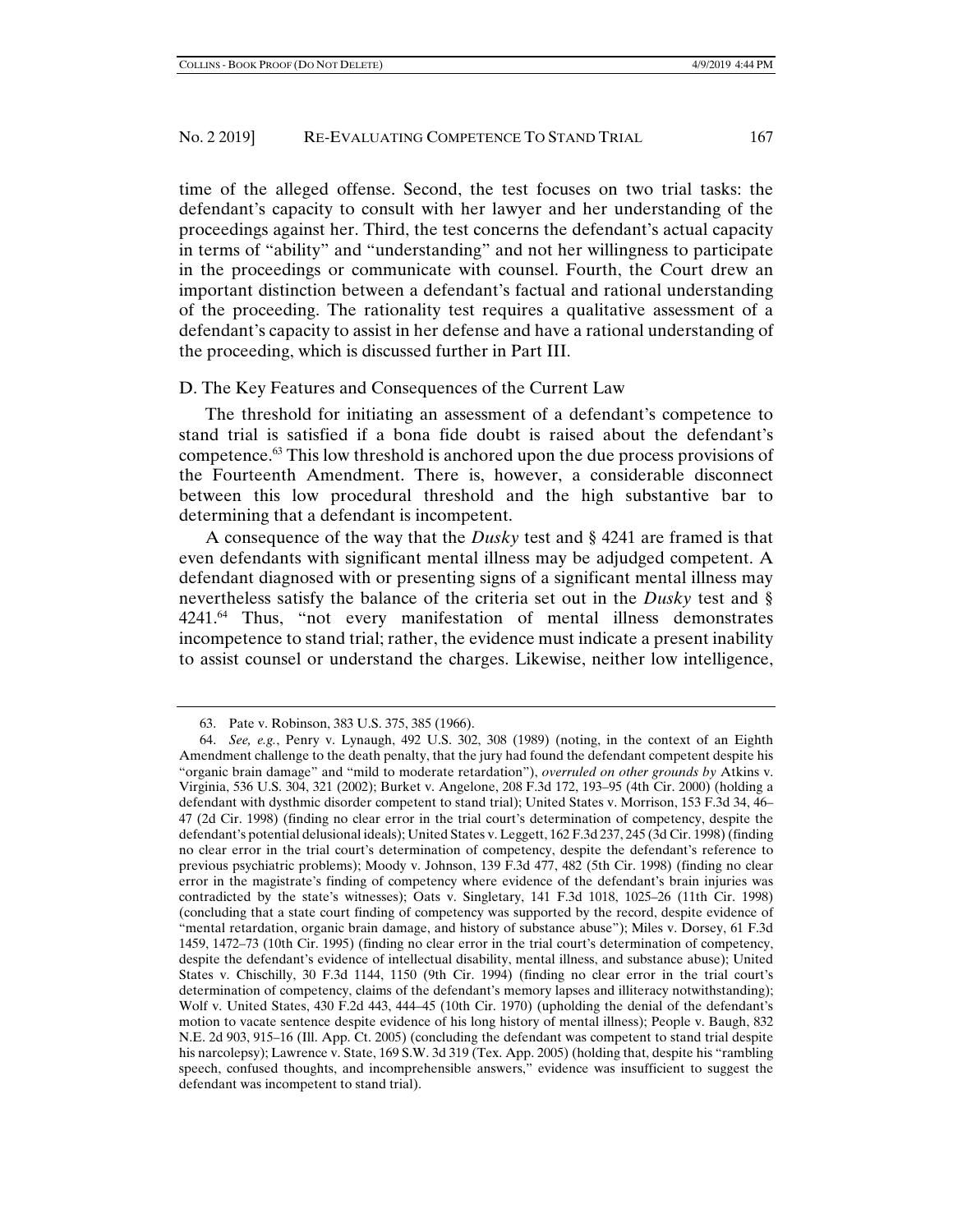nor mental deficiency, nor bizarre, volatile and irrational behavior can be equated with mental incompetence to stand trial."65

The consequences of finding a defendant incompetent may be very profound. Under § 4241(d) a defendant found to be not competent to stand trial is placed in the custody of the Attorney General and hospitalized "for treatment in a suitable facility."<sup>66</sup> The defendant may be detained for a "reasonable period"<sup>67</sup> initially, not exceeding four months, or "for an additional reasonable period of time."68 If, after a reasonable period of time, the treating facility certifies the defendant has recovered, the court is required to hold another competency hearing. If the court holds the defendant has recovered, it orders that the defendant be discharged from the facility and sets the case for trial. Where a defendant does not recover, or, where he is found to be still incompetent, he may be released from the treating facility provided he will not pose a substantial risk of causing injury to another person or serious damage to the property of another person.69 Otherwise he is held in the custody of the Attorney General. This requirement is subject to the Supreme Court's holdings in *Jackson v. Indiana*<sup>70</sup> that the indefinite commitment of a defendant solely on the basis of his incompetence to stand trial violates the Fourteenth Amendment, and that the duration of a defendant's commitment must bear some relationship to the purpose for which he is detained.

The complexities arising from the intersection of legal and clinical roads adversely affect the liberty of defendants found incompetent to stand trial and placed in a treatment facility. From a legal perspective, the purpose of treatment is to restore the defendant back to competency.<sup>71</sup> But from a clinical perspective, the rehabilitation of the patient is the primary focus.<sup>72</sup> The consequences of a defendant being found incompetent to stand trial are even more significant when one reviews the frequency with which competency findings are made in the United States. Between 50,000 and 60,000 defendants undergo a competence assessment each year,<sup>73</sup> of whom approximately  $15,000$  are found not to be competent.74 It is therefore essential that any test for assessing competence ensures accuracy and reflects the principles set out in Part I.

- 70. 406 U.S. 715, 731–38 (1972).
- 71. 18 U.S.C. § 4241(d).

 72. This intersection raises numerous issues that are beyond the scope of this article but have been explored elsewhere. *See generally* Debra A. Pinals, *Where Two Roads Meet: Restoration of Competence to Stand Trial From a Clinical Perspective,* 31 NEW ENG. J. ON CRIM. & CIV. CONFINEMENT 81 (2005).

 73. Douglas R. Morris & Nathaniel J. DeYoung, *Psycholegal Abilities and Restoration of Competence to Stand Trial,* 30 BEHAV. SCI. &. L. 710 (2012).

 74. Gianni Pirelli, William H. Gottdiener & Patricia A. Zapf, *A Meta–Analytic Review of Compentency to Stand Trial Research,* 17 PSYCHOL. PUB. POL'Y & L. 1, 3 (2011); Patricia A. Zapf & Ronald Roesch, *Competency to Stand Trial: A Guide for Evaluators, in* THE HANDBOOK OF FORENSIC

 <sup>65.</sup> *Burket*, 208 F.3d at 192 (citing Medina v. Singletary, 59 F.3d 1095, 1106–07 (11th Cir. 1995)).

 <sup>66. § 4241(</sup>d)

 <sup>67. § 4241(</sup>d)(1)

 <sup>68. § 4241(</sup>d)(2)

 <sup>69. 18</sup> U.S.C. § 4246; *see also Duhon*, 104 F. Supp. at 663 (discussing the applicability of § 4246.).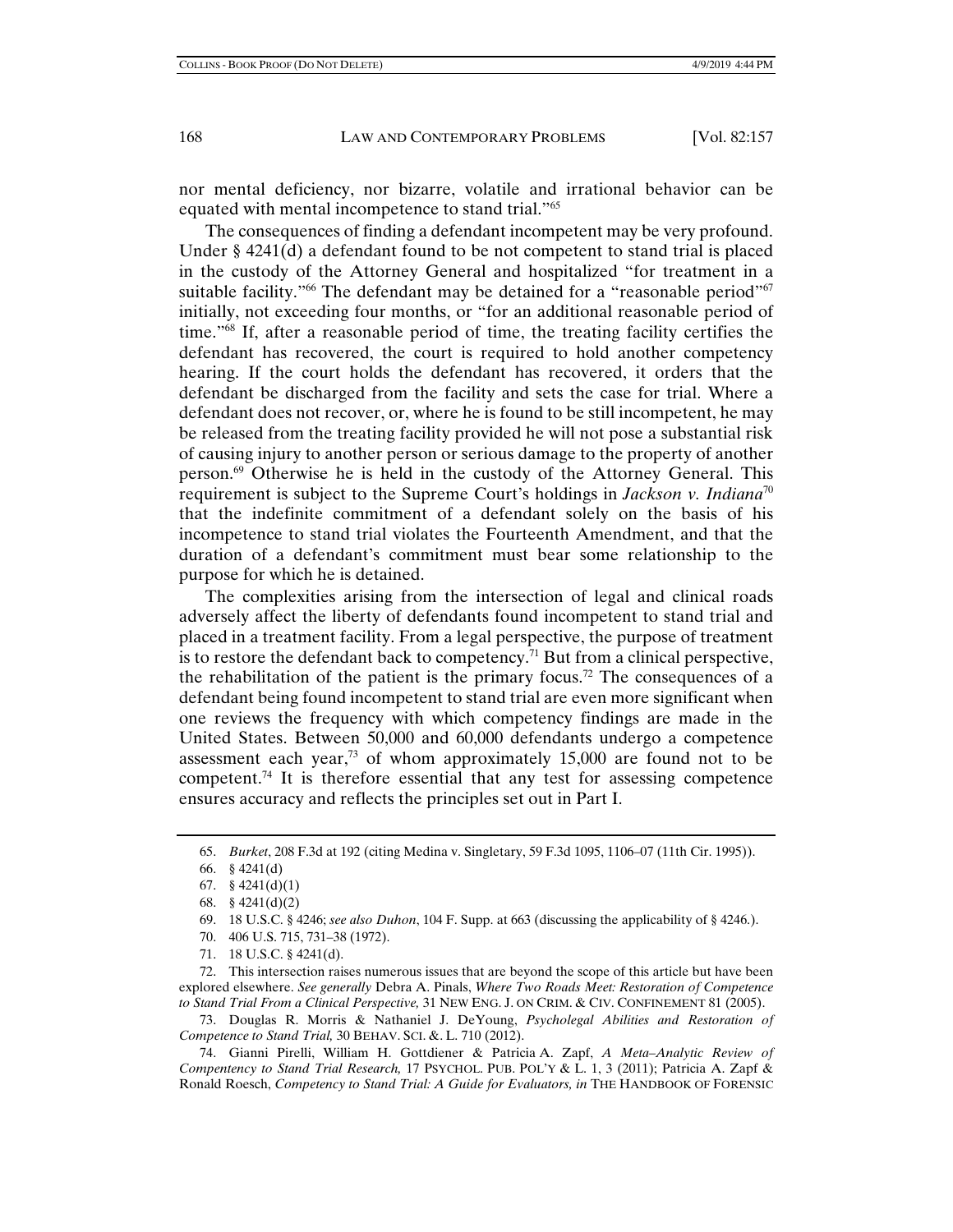#### III

## DEFICIENCIES IN THE CURRENT LAW

The brevity of the Supreme Court's opinion meant that the *Dusky* test failed to address several issues concerning a defendant's competence to stand trial. Soon after it was decided, one federal judge bemoaned that it was "not overly helpful in regard to the competency to stand trial question . . . unhappiness with *Dusky* is produced by the fact that the Supreme Court said so little as to why it held what it did."<sup>75</sup> This has led to inconsistencies in the way the test has been applied by federal courts.

Similarly, § 4241 suffers from having a narrow target, namely defendants who have a "mental disease or defect" that renders them "mentally incompetent." This test bypasses defendants who may lack competence to stand trial for other reasons. This narrow focus has also generated issues concerning the way competence assessments are undertaken and has led to concerns that judges are abdicating their judicial responsibilities in favor of health experts.

The deficiencies in the current federal law can be divided into jurisprudential and institutional shortcomings. The jurisprudential shortcomings will be demonstrated by examining the limited scope of the current tests, the problems stemming from Supreme Court opinions concerning unrepresented defendants, and the misunderstandings concerning the "rationality" component of the *Dusky* test. The institutional shortcomings will be demonstrated by explaining the challenges posed by clinical methodologies and the difficulties that lawyers and judges face in understanding and responding to the current federal tests.

#### A. Jurisprudential Shortcomings

#### 1. Personality disorders

The medical criteria for diagnosing a personality disorder are not the same as those for mental disease. The Diagnostic and Statistical Manual of Mental Disorders (DSM-5), published by the American Psychiatric Association, the International Statistical Classification of Diseases, and Related Health Problems (ICD-10), published by the World Health Organization, recognize that personality disorders are a form of mental disorder, but are not mental diseases. Thus, a personality disorder may not necessarily be a "mental disease or defect" under § 4241.

PSYCHOLOGY 305, 326 n.1 (Irving B. Weiner & Allen K. Hess eds., 3d ed. 2006); Daniel C. Murrie et al., *Opinion Formation in Evaluation of Competence to Stand Trial, Results from 8,146 Evaluations,* 24 BEHAV. SCI. & L. 113 (2006). The Administrative Office of the United States Courts has stated that Federal Magistrate Judges conducted 510 criminal competency proceedings in the twelve-month period ending September 30, 2016; however, the Office does not publish statistics on the number of competency hearings conducted by Federal District Court Judges. See UNITED STATES COURTS, Table M-4-U.S. Magistrate Judges—U.S. Magistrate Judges Judicial Business (Sept. 2016), http://www.uscourts.gov/statistics/table/m-4/judicial-business/2016/09/30 [https://perma.cc/M8F5- VMNV].

 <sup>75.</sup> John W. Oliver, *Judicial Hearings to Determine Mental Competency to Stand Trial,* 39 F.R.D. 533, 543 (1965).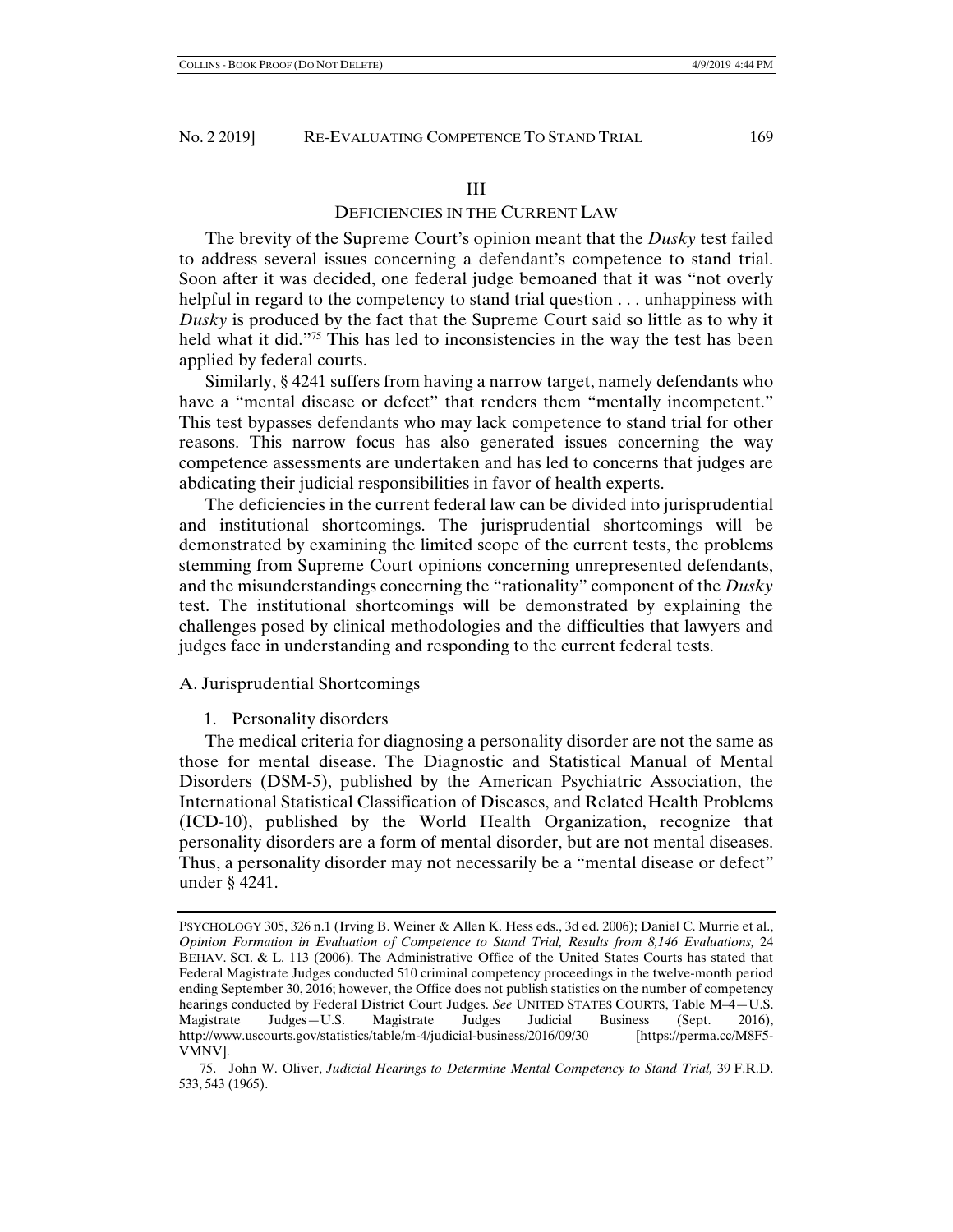The courts have struggled to define the relevance of personality disorders to a defendant's competency to stand trial. Personality disorders are described in the DSM-5 as a class of mental disorder characterized by enduring maladaptive patterns of behavior, cognition, and inner experience, exhibited across many contexts and deviating markedly from those accepted by the individual's culture.<sup>76</sup> Examples of personality disorders include paranoid, narcissistic, and obsessive-compulsive personality conditions. One commentator has recently observed that it is unclear whether personality disorders can ever qualify as a mental illness and that "[m]ost courts that have addressed the question have held that they do not, but their findings on this issue are muddled or have been limited to the diagnosis before them."77 Factors that have contributed to judicial confusion about the significance of personality disorders include the lack of precision around the diagnostic categorization of some personality disorders;78 the high incidence of personality disorders in some groups in society, including among defendants in criminal trials;<sup>79</sup> and the difficulty of identifying where, on a continuum of a personality disorder, questions about competence are triggered.

In some cases, however, courts have adopted a pragmatic response to this issue. In *United States v. Veatch*, for example, the court found that the defendant understood what was happening at his trial, but "his severe personality disorder . . . wrought with paranoid, narcissistic and antisocial traits, rendered him incapable of effectively assisting counsel in his defense or conducting his own defense."80 While this approach achieved a laudable outcome, it required the Court to disregard the qualifying criteria in § 4241.

In contrast, other federal cases have said a "personality disorder is separate and distinct from a mental disease or defect."81 *United States v. Diehl Armstrong* said, for example, "[t]here is uncontradicted evidence . . . that, while bipolar disorder is considered a serious 'mental disease or defect' for purposes of establishing an individual's mental competence, a personality disorder is not."<sup>82</sup>

*United States v. McKinney*<sup>83</sup> further illustrates the distinction that is often drawn between personality disorders and "severe mental illness."84 McKinney

 <sup>76.</sup> AM. PSYCHIAT. ASS'N, DIAGNOSTIC AND STATISTICAL MANUAL OF MENTAL DISORDERS 646–49 (5th ed. 2013).

 <sup>77.</sup> E. Lea Johnston, *Communication and Competence for Self–Representation,* 84 FORDHAM L. REV. 2121, 2160 (2016).

 <sup>78.</sup> Thomas A. Widiger & Timothy J. Trull, *Plate Techtonics in the Classification of Personality Disorder*, 62 AM. PSYCHOL. 71 (2003).

 <sup>79.</sup> Stephen D. Hart, *Commentary: The Forensic Relevance of Personality Disorder*, 30 J. AM. ACAD. PSYCHIATRY & L. 510 (2012).

 <sup>80. 842</sup> F. Supp. 480, 482 (W.D. Okla. 1993).

 <sup>81.</sup> United States v. Riggin, 732 F. Supp. 958, 964 (S.D. Ind. 1990).

 <sup>82.</sup> United States v. Diehl Armstrong, No. 1:07cr26, 2008 W.L. 2963056, at \*26 (W.D. Pa. July 29, 2008).

 <sup>83. 737</sup> F.3d 773 (D.C. Cir. 2013).

 <sup>84.</sup> The "severe mental illness" test was adopted by the Supreme Court in Indiana v. Edwards, 554 U.S. 164, 177–78 (2008), for determining whether a State may insist on certain defendants being represented at trial.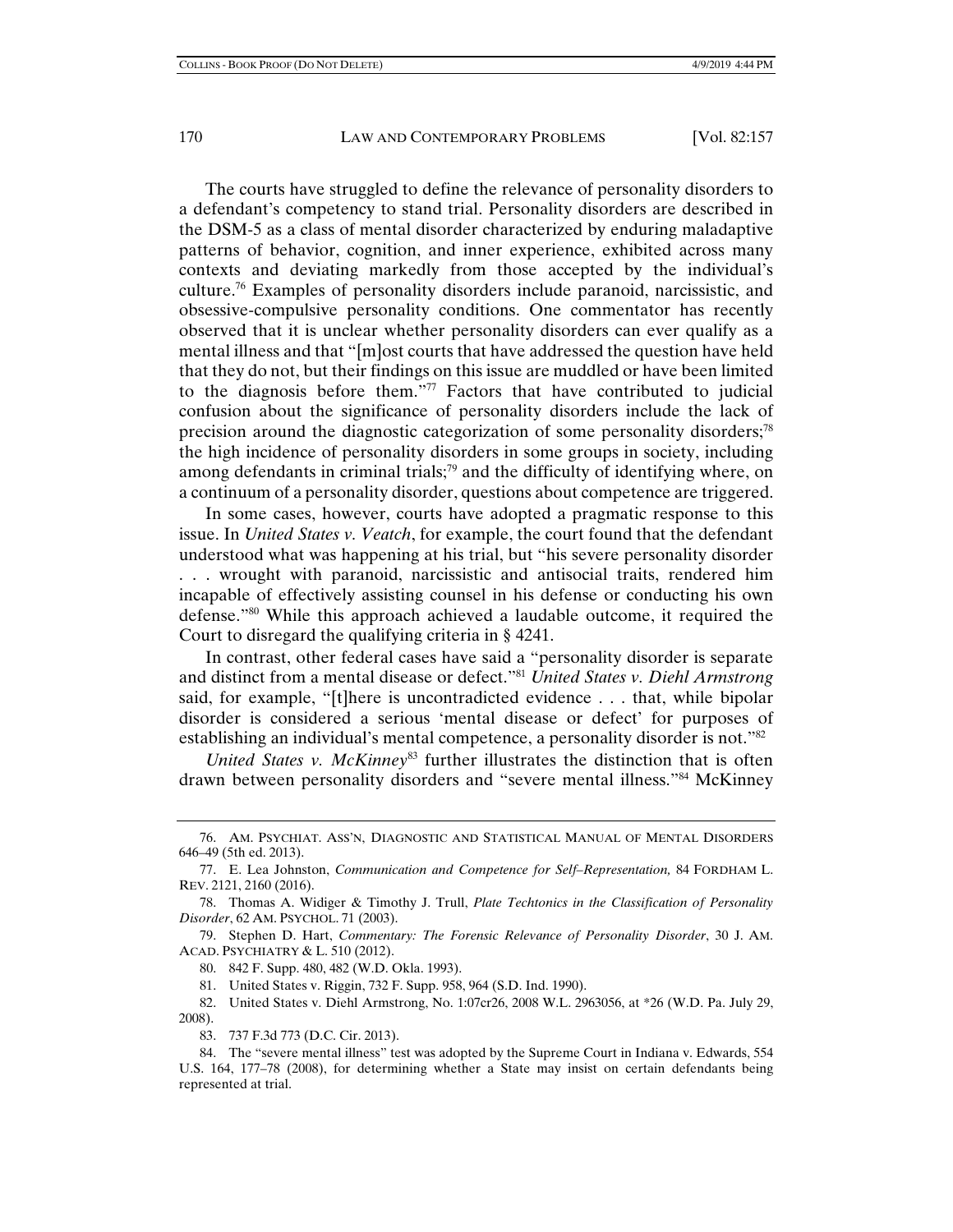represented himself at his trial until a court ordered competency assessment revealed a personality disorder that gave him grandiose ideas about his ability to represent himself. There was no evidence of severe mental illness. In rejecting McKinney's appeal against the determination that he was competent to stand trial, the Court of Appeals for the District of Columbia Circuit found no basis to conclude that a "personality disorder can, in a clinical sense, constitute a serious mental illness."85

In contrast, some courts make no distinction between personality disorders and mental diseases. In *United States v. DeShazer*,<sup>86</sup> for example, the Tenth Circuit Court of Appeals accepted the defendant's uncontested argument that there was no distinction in law between a personality disorder and a mental disease for the purposes of § 4241. This approach was followed in *United States v. Mitchell*, 87 in which a federal district judge had to determine whether the defendant was competent to stand trial in relation to charges of kidnapping and unlawful transportation of a minor. Mitchell had extreme religious beliefs, including that he was a prophet who received instructions from God to abduct his "followers." The court reasoned Mitchell did suffer from one or more personality disorders, but not from a mental disease. Applying *DeShazer*, the court said "it [was] not particularly necessary . . . to determine a specific diagnosis in determining competency,"88 but that, in any event, Mitchell's personality disorder did not render him incompetent to stand trial and, even if he had a mental disease or defect, he was nevertheless competent.

This sample of cases illustrates the conflicting views about the relevance of the distinction between personality disorders and mental diseases or defects to an assessment under § 4241. This conflict reflects what Professor Johnston describes as "muddled" approaches by the courts and a misunderstanding that there is no meaningful distinction between personality disorders and mental diseases or defects.89

The narrow scope of the current federal tests renders those who have severe personality disorders vulnerable. Such defendants may suffer from very debilitating personality disorders that can significantly impact their ability to understand and evaluate information and to make and communicate decisions. This in turn places at risk the defendant's ability to receive a fair trial and the integrity and accuracy of the trial itself.

## 2. Unrepresented defendants

The first prong of the *Dusky* test focuses upon the defendant's ability "to consult with his lawyer" and resembles the part of § 4241 that refers to a defendant's ability "to *assist* properly in his defense." Neither test provides

 <sup>85.</sup> *McKinney*, 737 F.3d at 778.

 <sup>86. 554</sup> F.3d 1281 (10th Cir. 2009).

 <sup>87. 706</sup> F. Supp. 2d 1148 (D. Utah. 2010).

 <sup>88.</sup> *Id.* at 1193.

 <sup>89.</sup> Johnston, *supra* note 77.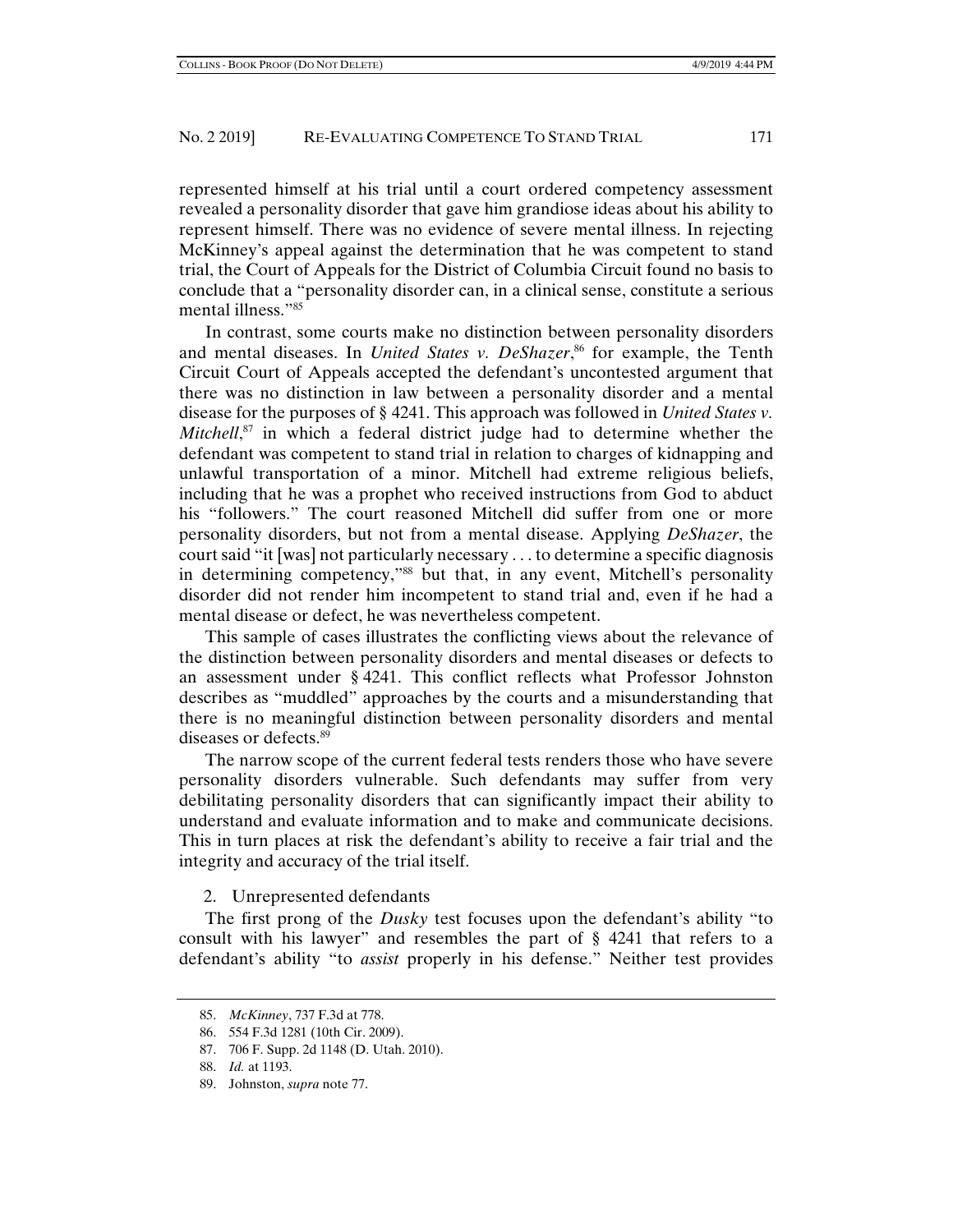guidance on how a court should determine if an unrepresented defendant is competent to stand trial without the assistance of counsel. This issue has produced vexing decisions from the Supreme Court in *Godinez v. Moran*<sup>90</sup> and *Indiana v. Edwards*,<sup>91</sup> which highlight a significant deficiency in the current law.

The right of a defendant to have an attorney is a comparatively recent development that post-dates the origins of the common law doctrine concerning a defendant's competence to stand trial.<sup>92</sup> The Supreme Court did not affirm a defendant's right to a state-provided defense attorney as a constitutional right until three years after it decided *Dusky*. 93 Even more recently, in *Faretta v.*  California,<sup>94</sup> the Supreme Court held that a defendant in a state criminal trial had the right to decline the services of an appointed attorney and could represent herself provided that her decision was made "voluntarily" and "intelligently." The Court said:

Although not stated in the [Sixth] Amendment in so many words, the right to selfrepresentation—to make one's own defense personally—is . . . necessarily implied by the structure of the Amendment. The right to defend is given directly to the accused; for it is he who suffers the consequences if the defense fails.<sup>9</sup>

The principle underscoring the Court's decision, its desire to uphold the defendant's right to self-determination, can be difficult to apply in cases where a defendant's competence to stand trial is in issue. This difficulty is illustrated by the conflicting decisions in *Moran* and *Edwards*, where the Supreme Court placed different emphasis on a defendant's rights to self-determination and a fair trial.

Moran shot dead three people in Nevada, including his former wife, after which he endeavored to kill himself.<sup>96</sup> After he initially pleaded not guilty, two psychiatrists assessed Moran and concluded that he was competent to stand trial. The State then announced its intention to seek the death penalty. At his next court appearance, Moran said he wished to dismiss his attorney and plead guilty because he did not want his counsel to mount a defense or present any mitigating evidence during the sentencing phase of his trial. The trial judge granted Moran's requests after applying *Faretta*, concluding that Moran had "knowingly and intelligently" waived his right to counsel and that his guilty pleas were "freely and voluntarily given." After he was sentenced to death, Moran applied to set aside his convictions on the grounds that he was not mentally competent to represent himself. This application and Moran's subsequent appeals were dismissed by the

96. *Moran*, 509 U.S. at 391–96.

 <sup>90. 509</sup> U.S. 389 (1993).

 <sup>91. 554</sup> U.S. 164 (2008).

 <sup>92.</sup> In England, a defendant charged with a felony was not entitled to counsel as of right until 1836 following the passing of the Trial for Felony Act,  $6 \& 7$  Will. IV. 114, although counsel were permitted to assist any defendant charged with treason from 1696*. See* John H. Langbein, *The Criminal Trial Before the Lawyers*, 45 U. CHI. L. REV. 263, 309 (1978).

 <sup>93.</sup> Gideon v. Wainwright, 372 U.S. 335, 342–43 (1963).

 <sup>94. 422</sup> U.S. 806, 807 (1975).

 <sup>95.</sup> *Id*. at 819–20.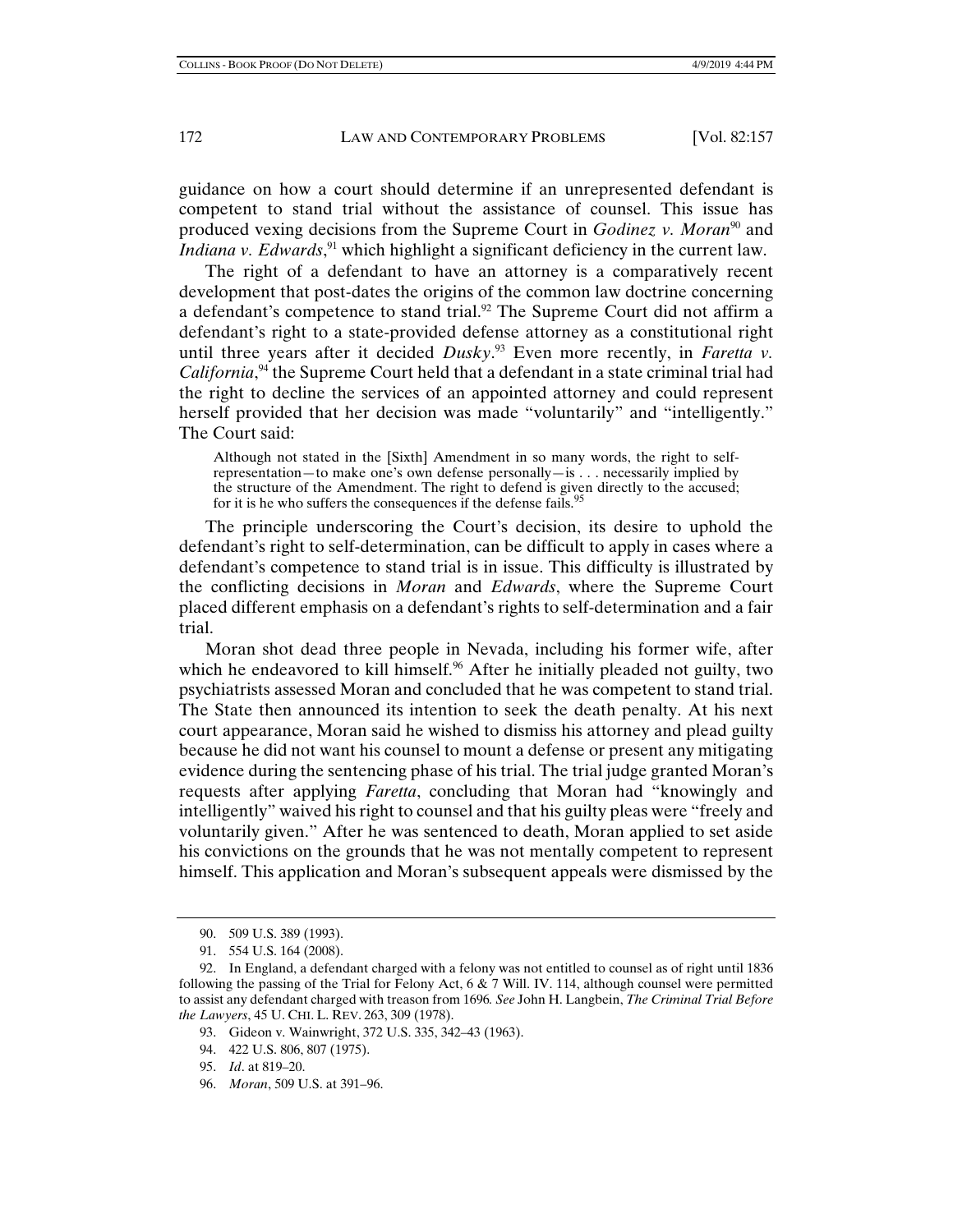state appellate courts and the United States District Court for Nevada. The Ninth Circuit Court of Appeals, however, allowed Moran's appeal. It reasoned that a defendant's competence to waive his constitutional right to an attorney required a higher level of mental functioning than that required to stand trial. The State appealed. By a seven-to-two majority, the Supreme Court overturned the Court of Appeals decision and ruled that the *Dusky* test also governed a defendant's competence to dispense with his counsel and plead guilty. $\frac{97}{2}$ 

In *Edwards*, 98 decided fifteen years later, a majority of the Supreme Court held that a defendant could be competent to stand trial but not necessarily competent to represent himself. Edwards, who suffered schizophrenia, shot and wounded a security officer when trying to steal a pair of shoes from a department store. He was initially found incompetent, but later gained competence after receiving treatment in a psychiatric facility. When his trial commenced, Edwards asked to dismiss his assigned attorney and represent himself. Those applications were declined. Following his conviction, Edwards appealed on the basis that his constitutional right to defend himself had been violated. The Indiana appellate courts agreed with Edwards and ordered a new trial. The State successfully appealed to the Supreme Court. Justice Breyer, for the majority, said that "the Constitution permits States to insist upon representation by counsel for those competent enough to stand trial under *Dusky* but who still suffer from severe mental illness to the point where they are not competent to conduct trial proceedings by themselves."99

The Court in *Edwards* conferred upon trial courts the discretion to require representation for defendants suffering from severe mental illness.100 The Court did not, however, explain what standard was required for a defendant to defend himself without counsel in a contested trial. Instead, it was content to leave this issue to trial judges, who the Court said "will often prove best able to make more fine-tuned mental capacity decisions, tailored to the individualized circumstances of a particular defendant."101

One possible route to rationalize these decisions is to view *Edwards* as a discrete exception to the *Dusky* test. The "exception" approach reasons that a defendant may be competent to stand trial, waive counsel, and enter a guilty plea, but may still not be competent to undertake the more complex task of representing himself at a contested trial.<sup>102</sup> This approach defers to the principles of autonomy and self-determination evident in *Faretta* by creating a very narrow exception to a defendant's right to dismiss counsel on the basis that, absent a

 <sup>97.</sup> *Id.* at 396–97.

 <sup>98. 554</sup> U.S. 164, 177–78 (2008).

 <sup>99.</sup> *Id.* at 178.

 <sup>100.</sup> *See* United States v. Ferguson, 560 F.3d 1060, 1070 n.6 (9th Cir. 2009); United States v. DeShazer, 554 F.3d 1281, 1290 (10th Cir. 2009).

 <sup>101.</sup> *Edwards*, 554 U.S. at 177.

 <sup>102.</sup> Joanmarie I. Davoli, *Physically Present, Yet Mentally Absent,* 48 U. LOUISVILLE L. REV. 313, 323 (2009); Eulen E. Jang, *Mental Capacity: Reevaluating the Standards,* 43 G.A. J.INT'L & COMP. L. 531, 537 (2015).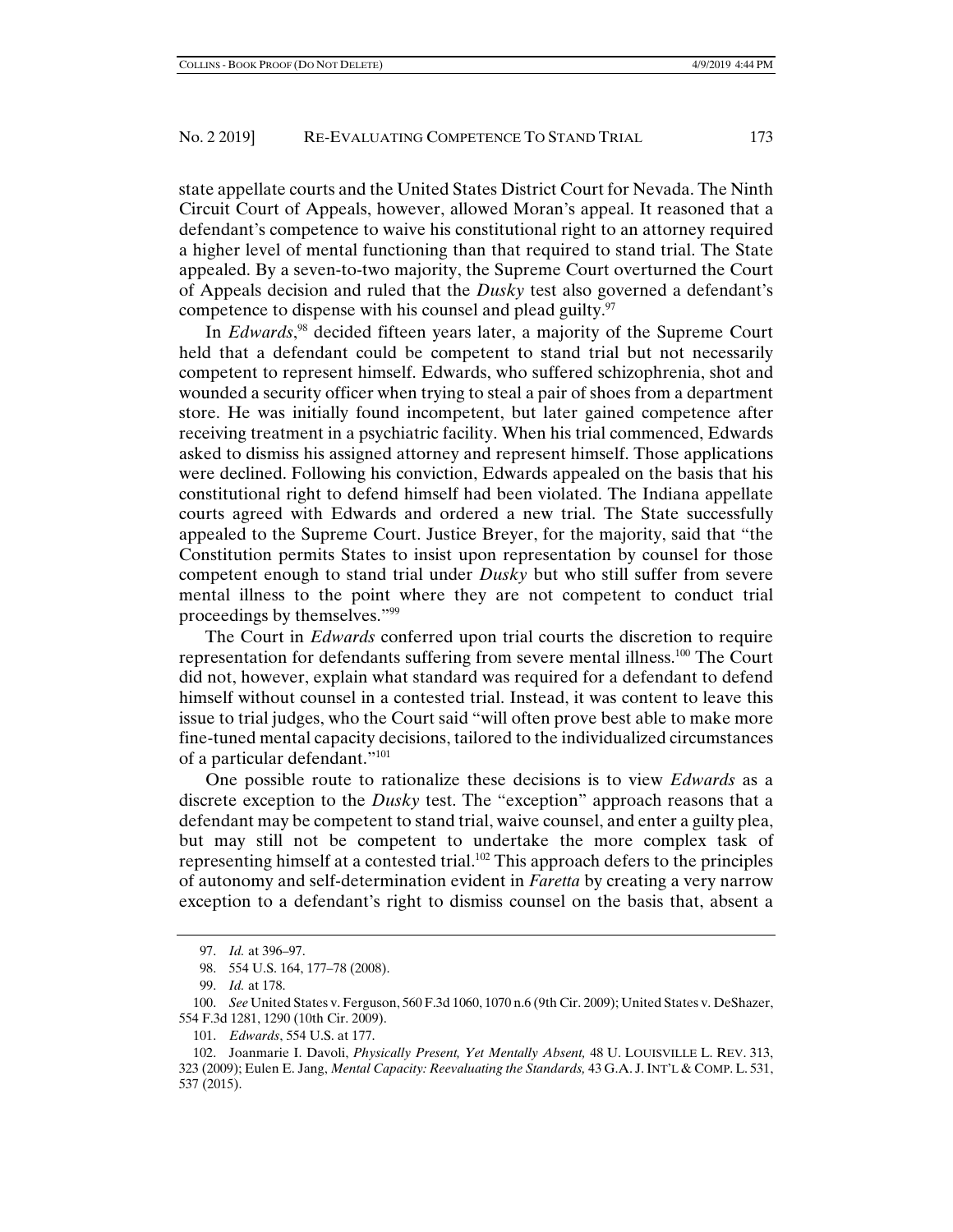serious mental condition, defendants possess the "right to represent themselves and go down in flames if they wished."103

*Edwards* has, however, required both state<sup>104</sup> and federal courts to manage defendants who represent themselves for reasons that are not objectively rational.105 For example, in *United States v. Roof*, 106 the defendant was diagnosed with "Social Anxiety Disorder, possible Autistic Spectrum Disorder, Mixed Substance Abuse Disorder, depression by history, possible Schizoid Personality Disorder, and possible Avoidant Personality Disorder." He faced the death penalty and elected to represent himself in sentencing and present no mitigation witnesses. The court determined that it had no discretion to deny Roof's constitutional right to self-representation, despite his legal strategy being unsound. The decision reiterates the high standard in *Edwards* for intervening in a defendant's choice to dispense with counsel.

Some scholars have argued that the Court in *Edwards* was motivated by a fear that the spectacle of incompetent unrepresented defendants would bring the criminal justice system into disrepute.<sup>107</sup> This argument refers to the Court's citation of a psychiatrist's rhetorical criticism of the current law: "how in the world can our legal system allow an insane man to defend himself?"108 Professor Davoli said it was "startling" that the Court in *Edwards* acknowledged its discomfort with unrepresented incompetent defendants but chose not to address the inherent flaws in *Dusky*. 109

The unsatisfactory state of the law stems from two troublesome aspects of *Moran* and *Edwards*. First, a defendant's competence to dispense with his attorney and plead guilty is assessed using the *Dusky* test, which was developed in the context of a represented defendant. *Dusky* did not purport to address the situation of an unrepresented defendant. Second, in *Edwards*, the Court recognized the limitations of the *Dusky* test but failed to provide any meaningful guidance on how a trial court should assess a defendant's competence to represent themselves in a contested hearing.

3. Rationality: a misunderstood concept

In *Dusky*, the Court said that to be competent a defendant needs to have the ability to consult with his lawyer with a reasonable degree of *rational understanding* and have a *rational understanding* of the proceedings against himself. This bore close similarity to the approach taken in *Youtsey*.<sup>110</sup> Significantly, however, the Court did not explain what test it had in mind when it

 <sup>103.</sup> United States v. Johnson, 610 F.3d 1138, 1140 (9th Cir. 2010).

 <sup>104.</sup> Johnston, *supra* note 77, at 2127.

 <sup>105.</sup> *See e.g.,* United States v. Bernard, 708 F.3d 583 (4th Cir. 2013).

 <sup>106.</sup> United States v. Roof, 2:15-CR-00472, at \*16 (D.S.C. Jan. 18, 2017).

 <sup>107.</sup> Tiffany Frigenti, Note, *Flying Solo Without a License: The Right of Pro Se Defendants to Crash and Burn—People v. Smith,* 28 TOURO L. REV. 1019, 1043–44 (2013); Jang, *supra* note 102, at 549–50.

 <sup>108.</sup> Indiana v. Edwards, 554 U.S. 164, 177 (2008).

 <sup>109.</sup> Davoli, *supra* note 102, at 324–25.

 <sup>110.</sup> Youtsey v. United States, 97 F. 937, 943–44 (6th Cir. 1899).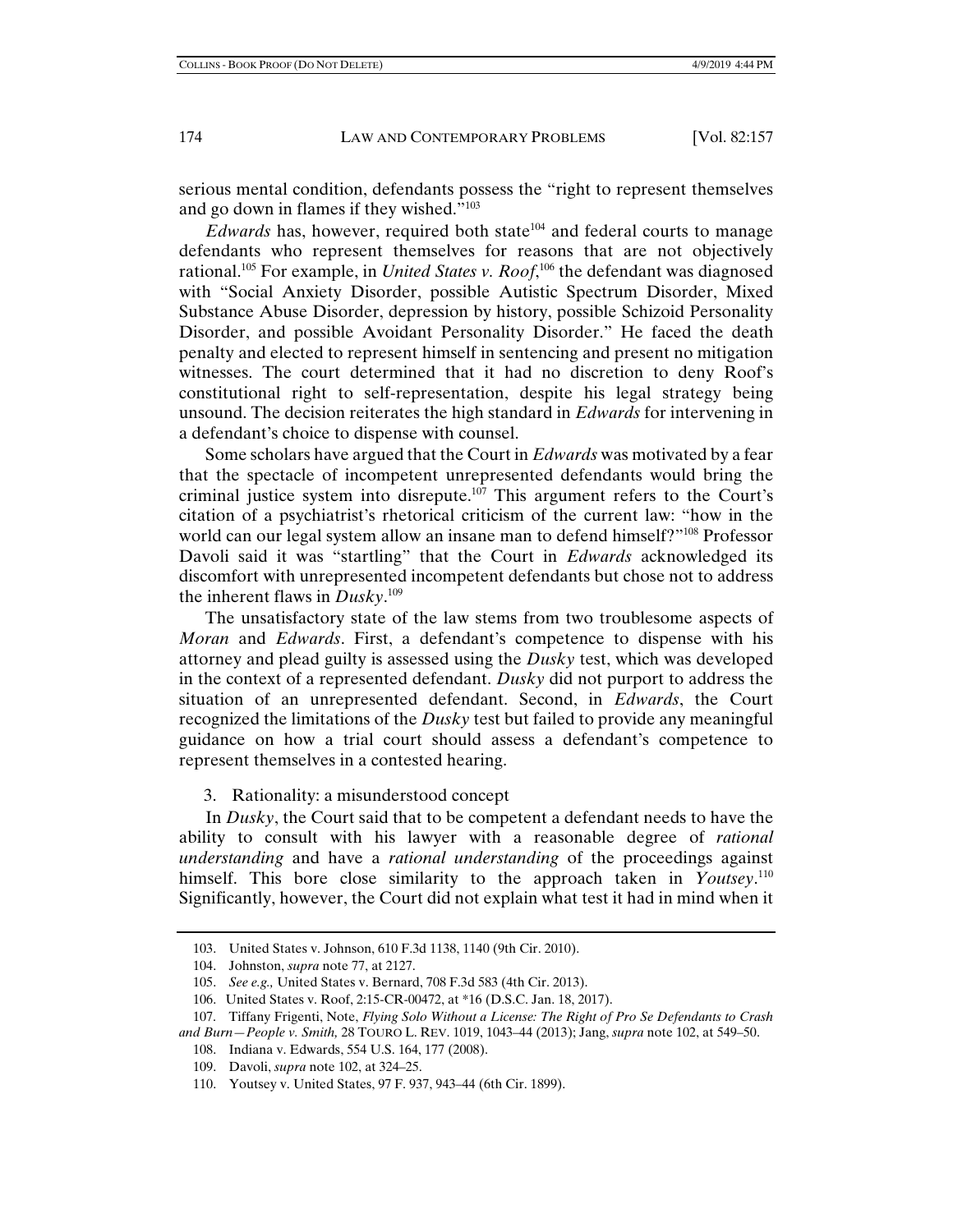stipulated the need for rational understanding. This has led to both jurisprudential and conceptual uncertainties.

The jurisprudential uncertainties are illustrated by comments made in *Moran* and *Edwards* that overlook the rationality prong of *Dusky*. To understand those comments, it is necessary to recall that, in *Drope*, the Court applied Missouri legislation, which, like § 4241, omits any reference to "rationality." The distinction between the *Dusky* test and the legislative test applied by the Court in *Drope* was subsequently blurred in *Moran* and *Edwards*. Writing for the majority in *Moran*, Justice Thomas treated the *Dusky* test as identical to the test applied by the Court in *Drope* even though the Court in *Drope* made no reference to the rationality criterion found in *Dusky*. 111

Similarly, in *Edwards*, after setting out the *Dusky* test, Justice Breyer said:

*Drope repeats that standard* . . . it "has long been accepted that a person whose mental condition is such that he lacks the capacity to understand the nature and object of the proceedings against him, to consult with counsel, and to assist in preparing his defense may not be subjected to a trial."<sup>112</sup>

The merger of the *Dusky* and *Drope* tests by the majorities in *Moran* and *Edwards* has had the unfortunate effect of diluting the significance of the rationality ingredient of the *Dusky* test. One commentator lamented that

[t]he *Dusky* rationality standard was a progressive step with widespread influence. Sadly, its significance is fading, even as the standard itself maintains familiarity. Its important requirement for rationality is slipping into oblivion with nary a word.<sup>113</sup>

Judicial uncertainties about the ongoing role of the rationality component of the *Dusky* test may be attributed to concerns that "a concept like rational understanding is difficult to define."114 This observation arose in the context of a challenge to the constitutionality of the proposed execution of a Mr. Panetti for the murder of his parents-in-law. There was psychiatric evidence that, although Panetti understood the State intended to execute him for murder, his understanding was based on the delusional belief that he was really to be executed to prevent him from continuing to preach. The Court accepted Panetti had been denied an adequate opportunity to argue his right not to be subjected to cruel and unusual punishment.

Others have suggested that the rationality concept suffers from vagueness and an absence of consensus as to its exact meaning.<sup>115</sup> The rationality requirement may also undermine a defendant's right to self-determination when the assessment is based solely on objective considerations.

Nevertheless, it is possible to construct a coherent definition by drawing on the distinction in *Dusky* between a defendant's factual understanding and rational understanding, which can be traced back to *Dyson's Case* in the

 <sup>111.</sup> Godinez v. Moran, 509 U.S. 389, 396 (1993).

 <sup>112.</sup> Indiana v. Edwards, 554 U.S. 164, 170 (2008) (emphasis added).

 <sup>113.</sup> Felthous, *supra* note 58, at 20.

 <sup>114.</sup> Panetti v. Quarterman, 551 U.S. 930, 959 (2007).

 <sup>115.</sup> LAW COMMISSION OF ENGLAND AND WALES, CONSULTATION PAPER NO. 197, UNFITNESS TO PLEAD 3–48 (2010).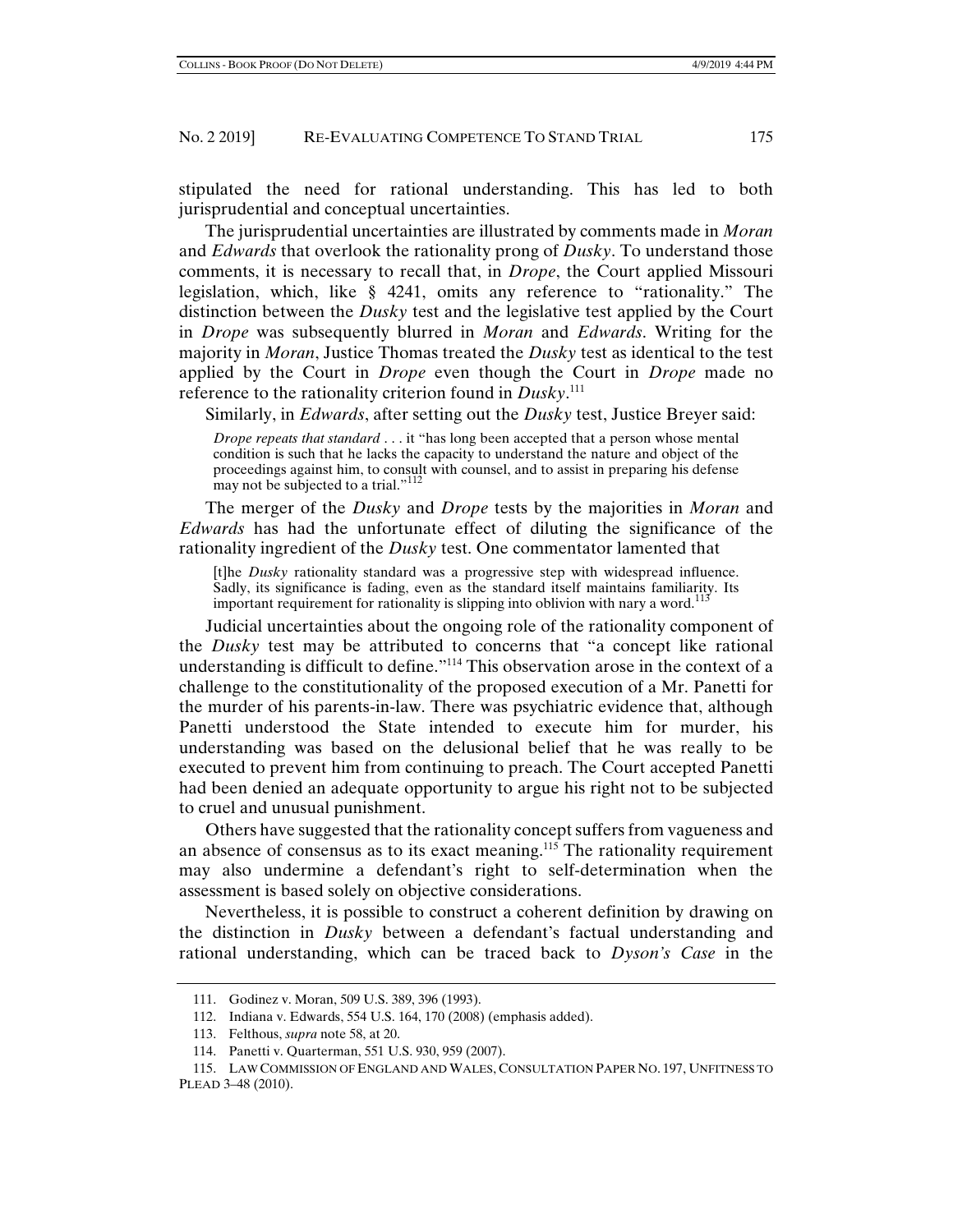nineteenth century. For example, in *Panetti*, it was insufficient that the defendant knew that he was to be executed for murder. A rational understanding could not be affected by pathological delusions such as the belief that he was to be executed to stop him preaching. The American Academy of Psychiatry and  $Law<sup>116</sup>$ distinguishes "factual understanding" from "rational understanding" by providing the following two examples. First, a defendant "may have an accurate factual understanding of the legal process as it applies to 'ordinary humans.'" But because he suffers "grandiose religious delusions" and "therefore believes that no earthly court can punish him," he lacks a rational understanding that if found guilty he would be subject to imprisonment. Second, while a defendant may not initially know key facets of the proceedings against him, such as the maximum number of years a sentence carries, he would nonetheless have factual understanding if he "could learn the necessary information" and his "initial deficits only indicate a lack of information rather than any impairment stemming from a mental disorder."

The rationality component of *Dusky* should not be consigned to history. Instead, any defendant must, when making important decisions in relation to her trial, have an understanding that is unaffected by delusions or other genuine disorders that adversely affect her ability to make decisions based upon reality.

## B. Institutional Shortcomings

### 1. Clinical Assessments

The jurisprudential and conceptual weaknesses in the current tests for assessing a defendant's competence to stand trial have created a lacuna that judges and lawyers, due to shortcomings in their skills and training, have been unable to fill. Instead, health professionals have assumed greater prominence in the assessment of a defendant's competence to stand trial. While competency decisions are ultimately for the courts, judges have become increasingly reliant on evidence from health professionals,117 who in most instances are trained either in psychology or psychiatry.118 The intersection of law and health sciences in this area is fraught with opportunity for misunderstanding and confusion between health professionals, defendants, lawyers, and judges. This is partly because the law has evolved slowly and continues to reflect vestiges of the eighteenth-century common law. Conversely, psychiatry and psychology have developed rapidly from forming diagnoses based on subjective assessments of patients to evidencebased diagnoses using population-based data about psychiatric and psychological

 <sup>116.</sup> Mossman, et al., *supra* note 1, at S45–46.

 <sup>117.</sup> *Compare* Moore v. Texas, 137 S. Ct. 1039, 1048–49 (2017) (noting that while states have discretion in enforcing the prohibition on executing intellectually disabled defendants, they must be informed by medical expertise), *and* Hall v. Florida, 572 U.S. 701, 721–23 (2014) (same), *with* Wieter v. Settle, 193 F. Supp. 318, 321–22 (W.D. Mo. 1961) (treating psychiatric conclusions as "merely opinion testimony," which "is not and cannot be legally binding").

 <sup>118.</sup> MELTON ET AL., *supra* note 17, at 135.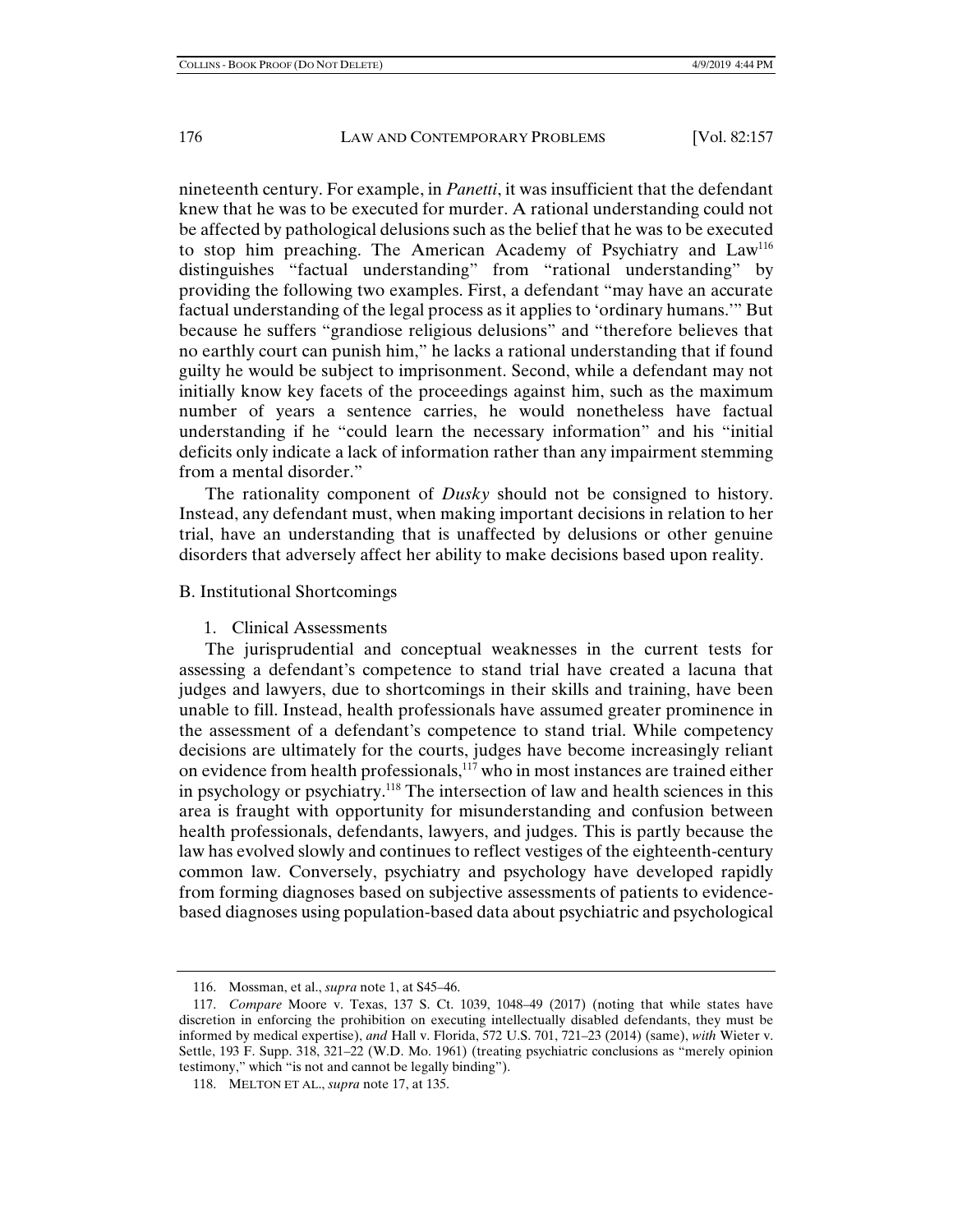conditions.119 Further, there is no direct alignment between the legal construct of competence to stand trial and conventional diagnostic categories in psychiatry or psychology. The language of psychiatrists and psychologists on the one hand and that of lawyers and judges on the other creates significant room for misunderstanding.120

These challenges are exacerbated by concerns about variations between psychiatrists, psychologists, and social workers when reporting on a defendant's competence. This issue was exposed in a study of the assessments of sixty evaluators in Virginia and Alabama who had collectively conducted more than 7000 competency evaluations.121 The researchers found a statistically significant amount of variance in competency evaluations due to differences between evaluators.<sup>122</sup> They also concluded that the evaluator's professional training was a significant predictor of the evaluator's recommendations, with social workers 3.51 times more likely than psychologists to find a defendant incompetent, and psychologists 2.04 times more likely than psychiatrists to make that same finding.123

2. Competency Screening Instruments

In 1965, the forensic psychiatrist Dr. Ames Robey developed a checklist for assessing a defendant's competence to stand trial.<sup>124</sup> Researchers have since constructed at least thirteen competency screening instruments that are used to varying degrees.

One of the most comprehensive screening instruments is the MacArthur Competence Assessment Tool—Criminal Adjudication (MacCAT-CA), which comprises twenty-two topics, sixteen of which do not address the defendant's actual case. Instead, the defendant is asked, for example, to consider a hypothetical case about a violent assault between two acquaintances over a game of pool.125 The American Academy of Psychiatry and Law has explained:

Weaknesses of the MacCAT–CA include its limited focus on the complexity of the defendant's case, the defendant's memory of events, and legal demands such as appropriate behavior in court  $\dots$ . [I]ts verbal demands may exceed the expressive

 <sup>119.</sup> Joel Paris, *Canadian Psychiatry Across 5 Decades: From Clinical Inference to Evidence–Based Practice,* 45 CAN. J. PSYCHIATRY 34, 34–39 (2000) (reviewing developments in the practice of psychiatry in Canada); *see* INTERNATIONAL PERSPECTIVES ON MENTAL HEALTH (Hamid Ghodse ed., 2011) (describing the practice of psychiatry in 91 countries).

 <sup>120.</sup> David Faigman & Carl E. Fisher, *Towards a Jurisprudence of Psychiatric Evidence: Examining the Challenges of Reasoning from Group Data in Psychiatry to Individual Decisions in the Law,* 69 U. MIAMI L. REV. 685 (2015); *see also* discussion *supra* Part III.A.1.

 <sup>121.</sup> Daniel C. Murrie, Marcus T. Boccaccini, Patricia A. Zapf, Janet I. Warren & Craig E. Henderson, *Clinician Variation in Findings of Competence to Stand Trial,* 14 PSYCHOL. PUB. POL'Y & L. 177, 181–82 (2008).

 <sup>122.</sup> *Id.* at 185.

 <sup>123.</sup> *Id.*

 <sup>124.</sup> Ames Robey, *Criteria for Competency to Stand Trial: A Checklist for Psychiatrists,* 122 AM. J. PSYCHIATRY 616 (1965).

 <sup>125.</sup> Richard Rogers & Jill Johansson-Love, *Evaluating Competency to Stand Trial With Evidence– Based Practice,* 37 J. AM. ACAD. PSYCHIATRY & L. 450, 453–54 (2009).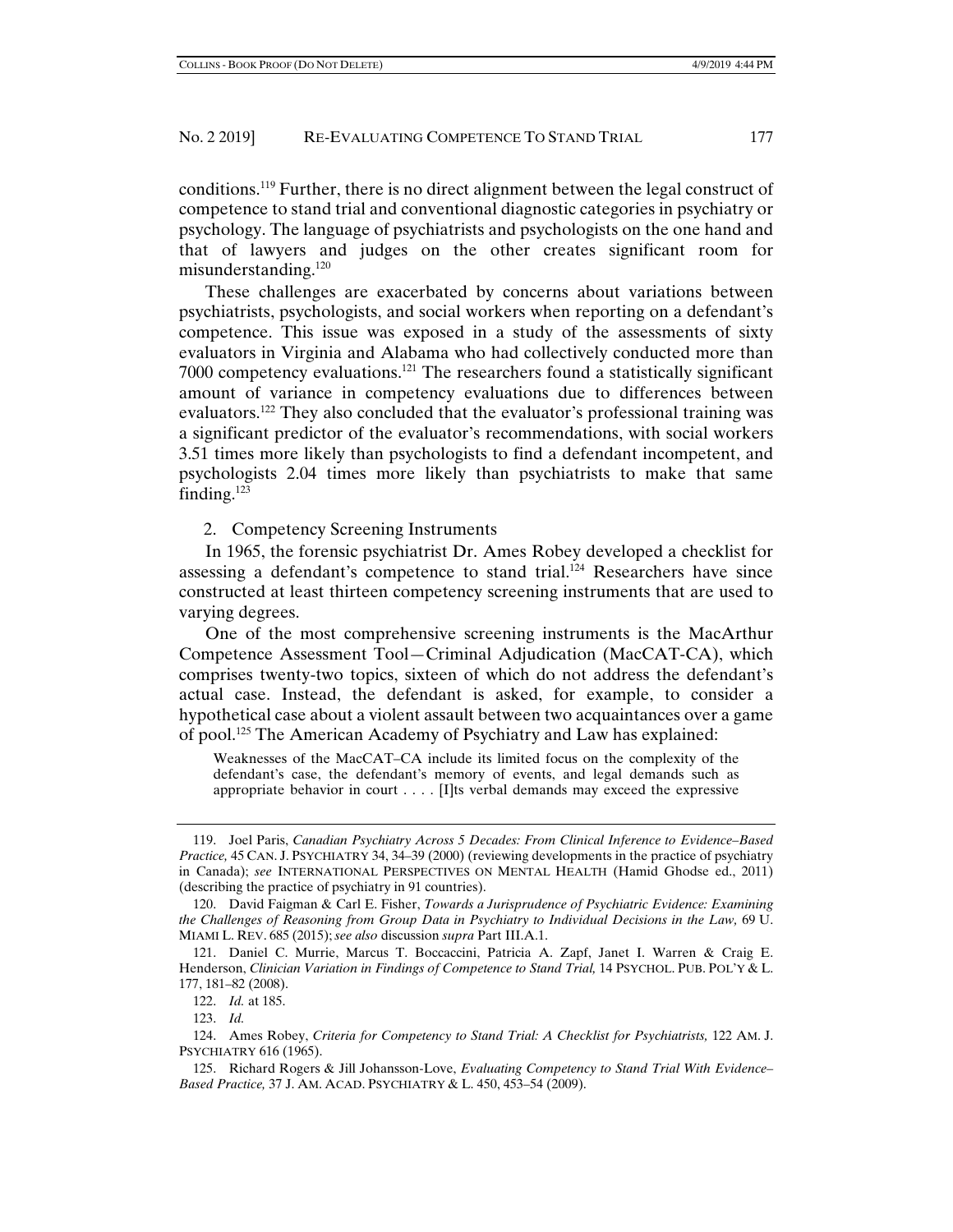capabilities of mentally retarded defendants who nonetheless understand their charges and can converse satisfactorily with counsel. Evaluees with severe thought disorders, memory impairment, or problems with concentration may not be able to complete assessments with the instrument.<sup>126</sup>

Another screening instrument, the Evaluation of Competency to Stand Trial – Revised (ECST-R) was first published in 2003.<sup>127</sup> It was designed to specifically address what the authors say are the three prongs of the *Dusky* test. The features of the ECST-R have been said to make it "potentially attractive as a tool for examiners to use in the assessment" of a defendant's competence to stand trial.<sup>128</sup> The same authors, however, express concerns about some of the instrument's rating scales and the "internal validity of the scores obtained" that "appear to permit gross incongruencies between . . . ratings and scale interpretations."129

The inherent weakness with any competency screening instrument is that there are no objective criteria against which to test its validity. This is because it is impossible to clinically assess how a defendant found incompetent would in fact perform in a trial setting.130 Thus, while some screening tools may be useful to differentiate between defendants who are competent to stand trial and those who are not, commentators acknowledge the variability and varying usefulness of competence screening instruments.131

These deficiencies are compounded when dealing with admissibility of evidence through the application of the test in *Daubert v. Merrell Dow Pharmaceuticals*. 132 The requirement in *Daubert* for "a valid scientific connection to the pertinent inquiry" is particularly in question when clinicians rely on screening instruments that do not specifically address either § 4241 or the *Dusky* test, or which are constructed upon hypothetical scenarios not connected to the defendant's circumstances. Thus, legitimate questions may be asked about the relevance of questions about acquaintances fighting over a pool game to a case where the defendant believes he was commanded by God to abduct and rape his victims.133

 <sup>126.</sup> Mossman, et al., *supra* note 1, at S42.

 <sup>127.</sup> Richard Rogers, Rebecca L. Johnson, Chad E. Tillbrook, Mary A. Martin & Kenneth W. Sewell, *Assessing Dimensions and Competency to Stand Trial: Construct Validation of the ECST–R Assessment* (2003), https://scholarworks.umass.edu/cgi/viewcontent.cgi?article=1121&context=resec\_faculty\_pubs [https://perma.cc/FBK6-XBTS].

 <sup>128.</sup> MELTON ET AL., *supra* note 17, at 153.

 <sup>129.</sup> *Id*. at 154.

 <sup>130.</sup> *See* Patricia A. Zapf & Ronald Roesch, *Evaluation of Competence to Stand Trial in Adults*, in FORENSIC ASSESSMENTS IN CRIMINAL AND CIVIL LAW: A HANDBOOK FOR LAWYERS 17, 24 (Ronald Roesch & Patricia A. Zapf eds., 2013) ("[T]here can be no hard criterion against which to test the validity of competency evaluations because we do not have a test of how incompetent defendants would perform in the actual criterion situations.").

 <sup>131.</sup> THOMAS GRISSO, EVALUATING COMPETENCIES: FORENSIC ASSESSMENTS AND INSTRUMENTS (2nd ed. 2006); MELTON ET AL., *supra* note 17, at 154; Patricia A. Zapf & Jodi L. Viljoen, *Issues and Considerations Regarding the Use of Assessment Instruments in the Evaluation and Competency to Stand Trial,* 21 BEHAV. SCI. & L. 351 (2003).

 <sup>132. 509</sup> U.S. 579 (1993).

 <sup>133.</sup> *See* United States v. Mitchell, 706 F. Supp. 2d 1148 (D. Utah. 2010).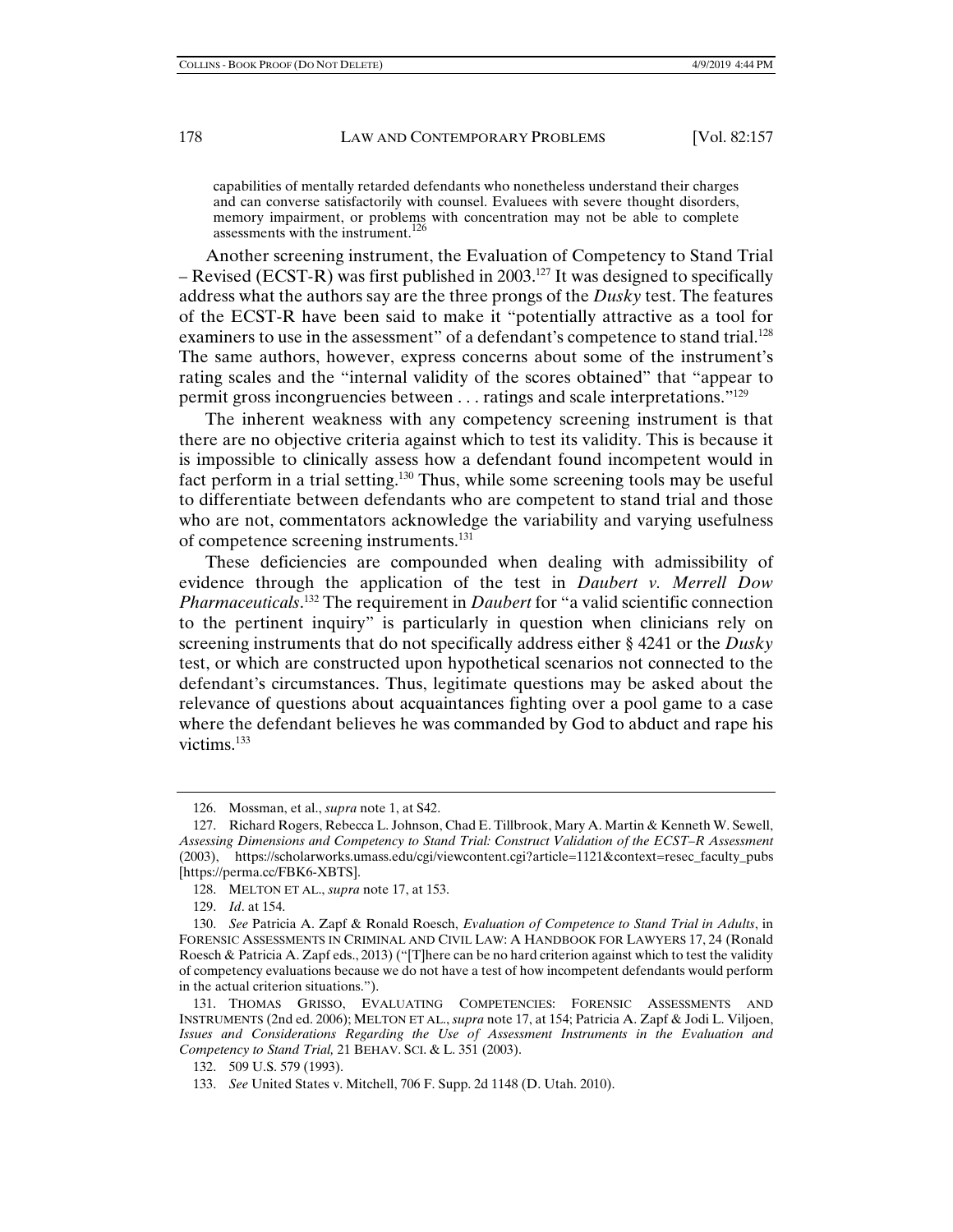That so many competency screening tests have emerged over the past four decades underscores the concern that members of the psychiatric and psychological communities do not agree about which type of instrument is most helpful. These uncertainties, when combined with the reported weaknesses of several of the instruments and the challenge for new instruments to pass the *Daubert* standards, suggest that judges and lawyers—not psychologists or psychiatrists—should lead any inquiry into a defendant's competence. The discrepancies in recommendations between mental health workers reinforce this conclusion.

#### 3. Attorney Deficiencies

Lawyers rarely have the training required to identify mental health issues that may be subtly masked. "[A] lawyer is not a trained mental health professional capable of accurately assessing the effects of paranoid delusions on the client's mental processes."134

Additionally, defense lawyers are invariably too overwhelmed and underresourced to give the attention required by a client who may require a competence assessment. One commentator has noted "[t]he 'meet 'em and plead 'em model of representation common in jurisdictions across the United States."135 Public defense lawyers "cannot interview clients, investigate the facts of the case, or file appropriate motions, let alone effectively negotiate plea bargains . . . . Hurried conversations in the courtroom itself, or perhaps a hallway or holding cell, are the best that most public defenders can do."136 The vast majority of defendants can be expected to face such circumstances, as over eighty percent of criminal cases are assigned to publicly funded lawyers.137 It is a tragic reality that attorneys are often unable to identify and assist clients who are not competent to stand trial. Law reports are replete with cases in which defense lawyers have provided ineffective representation, many amounting to ineffective assistance of counsel, by failing to investigate or present to the court obvious concerns about a defendant's competence.138

 <sup>134.</sup> United States v. Salley, 246 F. Supp. 2d 970, 976 (N.D. Ill. 2003) (citing United States v. Timmins, 301 F.3d 974, 981 (9th Cir. 2002)).

 <sup>135.</sup> Lisa Kern Griffin, *State Incentives, Plea Bargaining Regulation, and the Failed Market for Indigent Defense,* 80 LAW & CONTEMP. PROBS. no. 3, 2017 at 94.

 <sup>136.</sup> *See id.* at 95 (citing Tina Peng, *I'm a Public Defender. It's impossible for me to do a good job representing my clients*, WASH. POST (Sept. 3, 2015), https://www.washingtonpost.com/opinions/ourpublic-defender-system-isnt-just-broken—its-unconstitutional/2015/09/03/aadf2b6c-519b-11e5-9812- 92d5948a40f8\_story.html?utm\_term=.52daef163282) [https://perma.cc/LMT6-3Y5T].

 <sup>137.</sup> *Id.* at 91 (citing U.S. DEP'T OF JUST., BUREAU OF JUSTICE STATISTICS SELECTED FINDINGS, INDIGENT DEFENSE 1(1992).

 <sup>138.</sup> *See, e.g.*, Hummel v. Rosemeyer, 564 F.3d 290 (3d Cir. 2009); Bloom v. Calderon, 132 F.3d 1267 (9th Cir. 1997); Becton v. Barnett, 920 F.2d 1190 (4th Cir. 1990); Bouchillon v. Collins, 907 F.2d 589 (5th Cir. 1990); Blakeney v. United States, 77 A.3d 328 (D.C. 2013); United States *ex rel* Newman v. Rednour, 917 F. Supp. 2d 765 (N.D. Ill. 2012); Harris By and Through Ramseyer v. Blodgett, 853 F. Supp. 1239 (W.D. Wash. 1994); Matthews v. State, 596 S.E.2d 49 (S.C. 2004).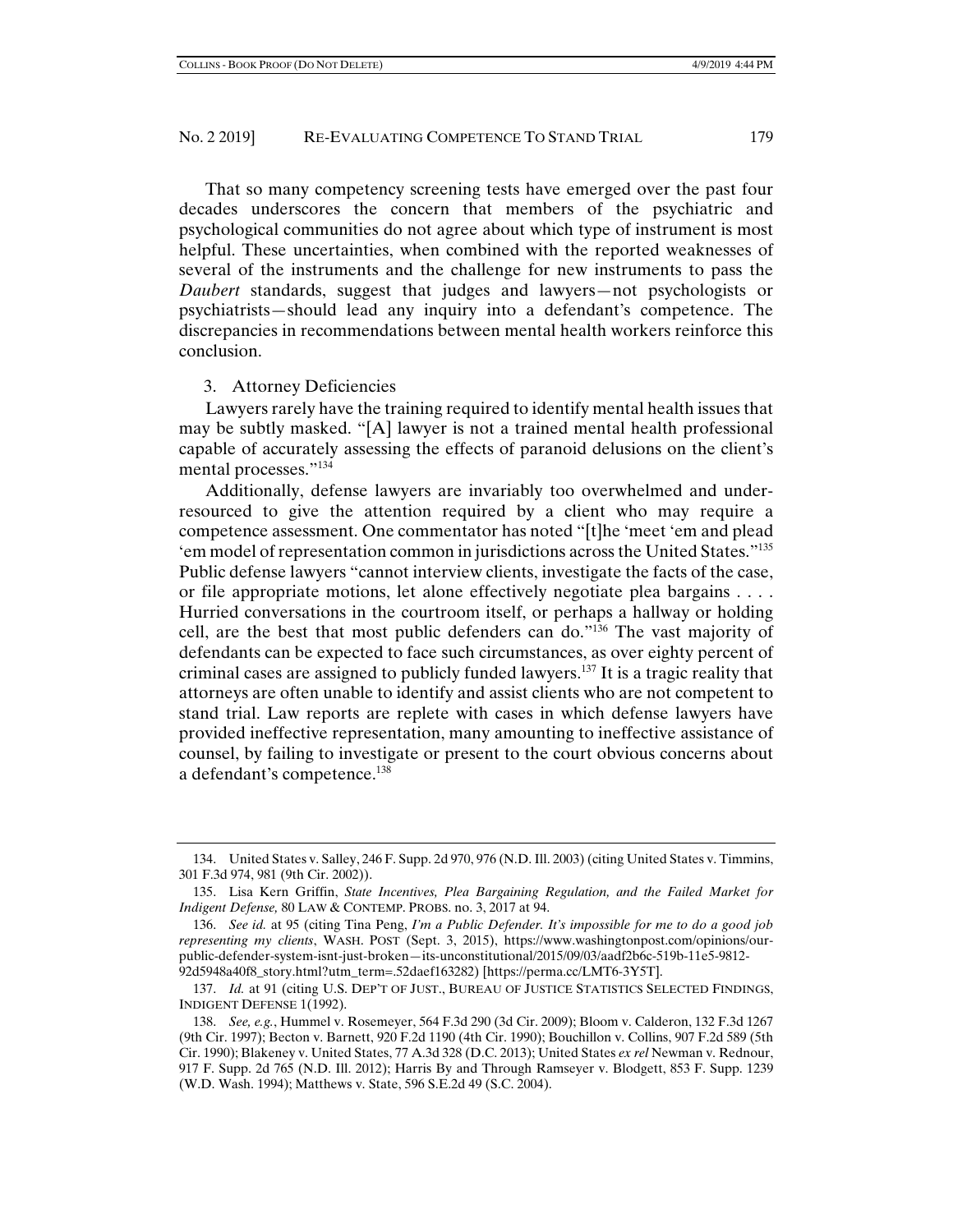Sadly, attorneys are rarely able to fulfill the role envisaged in *United States v. Duhon*. There the court, after hearing from medical experts and an independent trial lawyer called as a court-appointed expert, stated that a "multi-disciplinary approach is often critical in resolving competency issues, particularly where, as here, the focus is on a defendant's ability to assist counsel."<sup>139</sup> In such cases, "one of the most evident issues is whether the assessing professional, usually a psychiatrist or a psychologist, really knows what would normally go into the defense of the case."140

## 4. Judicial Deficiencies

Clinicians now occupy a pivotal role in competency assessments.141 The reasons for this result can be distilled to three factors.

First, like attorneys, judges are unlikely to have the technical knowledge required to question and challenge assessments made by psychiatrists and psychologists. Thus, while ultimately the decision is within the exclusive domain of the judge, in reality, there is a high degree of judicial adoption of the views put forward by clinicians.142 As noted by Judge Harry Edwards, "the judicial system is encumbered by judges . . . who generally lack the scientific expertise necessary to comprehend and evaluate forensic evidence in an informed manner."143

 Second, the adversarial process is not an optimum forum for testing complex scientific evidence. The adversarial model is predicated on the basis that a criminal trial is "a dispute between two sides in a position of theoretical equality before a court which must decide on the outcome of the contest."<sup>144</sup> This theory does not reflect the reality of most prosecutions today in which the defense attorney is more likely to direct his limited resources towards achieving a resolution through a plea bargain than to embark on the time-consuming, challenging, and potentially expensive task of testing the prosecution's arguments concerning a defendant's competence to stand trial. Third, the judicial system involves a "case-by-case" adjudicatory approach,<sup>145</sup> which does not align with the training of psychologists and psychiatrists who, in the pursuit of evidence-based methodologies, apply data developed from groups to individual cases.146

 <sup>139.</sup> United States v. Duhon, 104 F. Supp. 2d 663, 669 (W.D. La. 2000).

 <sup>140.</sup> *Id.*

 <sup>141.</sup> *See* Patricia A. Zapf, Karen L. Hubbard, Virginia G. Cooper, Melissa C. Wheeles & Kathleen A. Ronan, *Have the Courts Abdicated their Responsibility for Determination of Competency to Stand Trial to Clinicians?*, 4 J. FORENSIC PSYCHOL. PRAC. 27 (2004).

 <sup>142.</sup> Keith R. Cruise & Richard Rogers, *An Analysis of Competency to Stand Trial: An Integration of Case Law and Clinical Knowledge,* 16 BEHAV. SCI. & L. 35, 35–36 (1998); Zapf et al., *supra* note 141.

 <sup>143.</sup> Harry T. Edwards, *Reflecting on the Findings of the National Academy of Sciences Committee on Identifying the Needs of the Forensic Science Community*, Address to the National Commission on Forensic Science, Washington, D.C. (2014).

 <sup>144.</sup> Mirjan R. Damaska, *Evidentiary Barriers to Conviction and Two Morals of Criminal Procedure: A Comparative Study,* 21 U. PA. L. REV. 506, 563 (1972–73).

 <sup>145.</sup> Edwards, *supra* note 143.

 <sup>146.</sup> Faigman, et al., *supra* note 120; David L. Faigman, *Judges as "Amateur Scientists,"* 86 B.U. L. REV. 1207, 1220–24 (2006).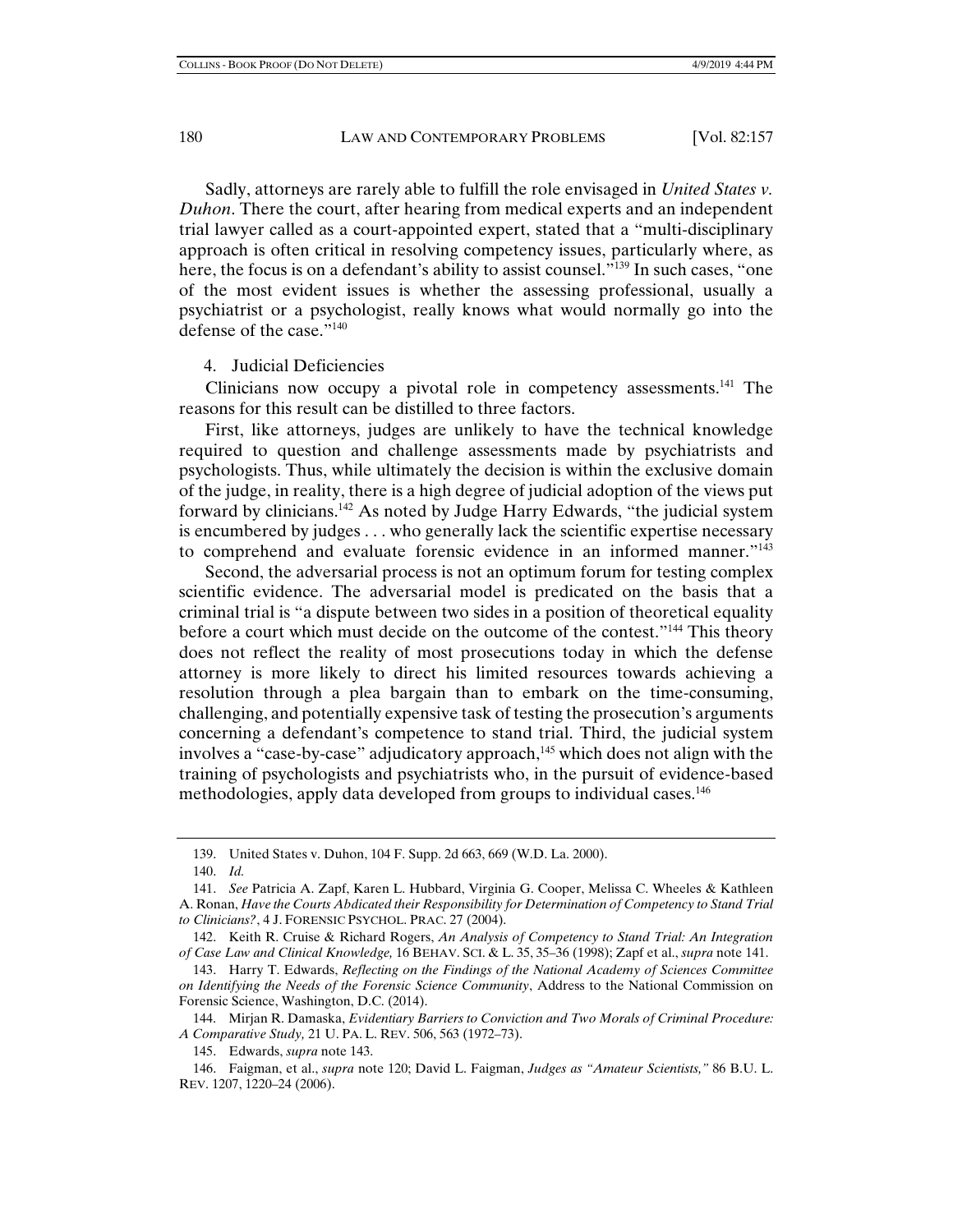Judges generally defer to clinicians' evaluation of a defendant's competence. In one study involving a statutory replication of the *Dusky* test, which focused upon 328 competency determinations in Alabama state courts, researchers found that in all but one case the courts accepted the mental health professionals' recommendations.147 All judges interviewed indicated their belief that mental health professionals are more qualified to determine whether a defendant is competent. One judge even said his job "would be 'much easier' if the mental health professional would 'simply state whether the defendant was competent or not.'"148 Caution must be exercised before extrapolating studies of state courts' practices into the federal setting. The Alabama study is, however, generally consistent with other studies which have found that judges have tended to accept the recommendations of health professionals in at least ninety percent of cases.<sup>149</sup>

This heavy dependence upon clinicians' opinions is undesirable, as it leads to three adverse consequences. First, judges and lawyers might forgo making their own appropriate inquiries. This concern has led to one commentator lamenting that "decisionmaking in this area is effectively delegated to clinical evaluators making low visibility and essentially unreviewed decisions pursuant to a vague, open-textured [clinical] standard."150 Second, judges risk not properly testing the recommendations of clinicians. Judges should test the opinions of clinicians through their own observations and should weigh the subtleties of any competing contentions from health professionals in their overall assessment. Third, serious questions arise about how effectively judges are preserving the fair trial rights of defendants whose competence to stand trial is in issue. This places at risk the fundamental integrity, legitimacy, and reliability of the criminal justice system.

#### IV

#### A MORE APPROPRIATE TEST FOR ASSESSING COMPETENCE

This Part explains the provenance and contents of the effective participation test. The test's origins can be traced to the minimum fair trial rights in Article 6(3) of the European Convention for the Protection of Human Rights and Fundamental Freedoms. The European Court of Human Rights has said that the effective participation standard is an overarching trial right that encompasses those set out in Article  $6(3)$ .<sup>151</sup>

 <sup>147.</sup> Zapf, et al., *supra* note 141.

 <sup>148.</sup> *Id.* at 35.

 <sup>149.</sup> *See* Cruise & Rogers, *supra* note 142; Ian Freckelton, *Rationality and Flexibility in Assessment of Fitness to Stand Trial,* 19 INT'L J.L. & PSYCHIATRY 39 (1996); Stephen D. Hart & Robert D. Hare, *Predicting Fitness to Stand Trial: The Relative Power of Demographic Criminal and Clinicial Variables,* 5 FORENSIC REP. 53 (1992); James H. Reich & Linda Tookey, *Disagreements Between Court and Psychiatrist on Competence to Stand Trial,* 47 CLINICAL PSYCHIATRY 29 (1986).

 <sup>150.</sup> Bruce J. Winick, *Reforming Incompetency to Stand Trial and Plead Guilty: A Restated Proposal in Response to Professor Bonnie*, 85 J. CRIM. L. & CRIMINOLOGY 571, 620 (1995).

 <sup>151.</sup> Liselotte van den Anker, Lydia Dalhuisen & Marije Stokkel, Student Paper, *Fitness to Stand Trial: A General Principle of European Criminal Law?*, 7 UTRECHT L. REV. 120 (2011).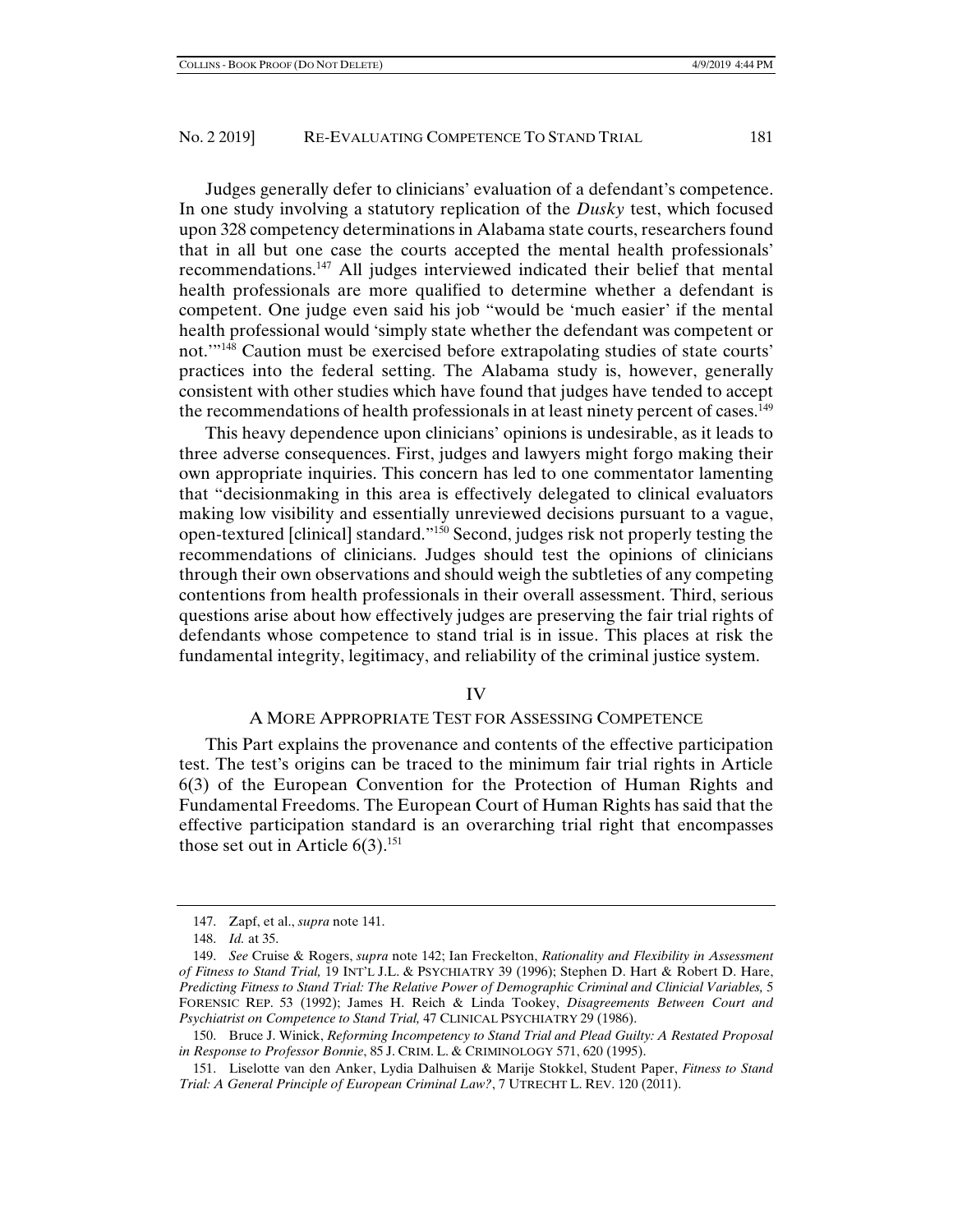The effective participation test has been adopted by the Appellate Chamber of the International Criminal Tribunal for the former Yugoslavia.152 The basic elements of this test have also been endorsed by the Law Commission of England and Wales.153 The Scottish Law Commission has also recommended Scotland follow the European Court of Justice's approach by adopting an effective participation standard for defendants required to stand trial.<sup>154</sup>

A. The Matters That a Defendant Must Understand

The court should inquire into nine trial tasks under an effective participation test: $155$ 

1. The defendant must understand the charges she is facing. This involves the defendant understanding in general terms how the prosecution says the charge will be proven against her.

2. When deciding how to plead, the defendant must be able to rationally evaluate the significance of entering a plea of guilty or not guilty and what consequences will flow from that plea.

3. The defendant must understand the significance of opting for a trial before a judge and jury or without a jury, evaluate relevant considerations, and communicate her decision rationally.

4. The defendant should be able to understand the process of challenging jurors for cause or peremptorily, evaluate relevant factors, and decide rationally whether to challenge a juror.

5. The defendant must be able to follow the proceeding. This includes understanding essential points made by witnesses, understanding the case against her, evaluating evidence and trial rulings, deciding how to advance her own defense either in person or through counsel, and communicating her decisions in a rational manner.

6. The defendant must understand what is at stake in her trial. This criterion includes a requirement that the defendant understand the significance of any conviction and any sentence that may be imposed.

7. The defendant must be able to instruct her counsel with sufficient rationality so as to enable her lawyer to understand and advance the defendant's account of events and challenge those parts of the prosecution case that are in issue.

8. If unrepresented, a defendant must be able to conduct her own case in a way that does not breach her right to a fair trial.

9. If the defendant elects to give evidence, she must understand the significance of that decision. It is crucial that if a defendant gives evidence she genuinely understands questions put to her and her the capacity to provide answers in a rational way.

These nine trial tasks extend beyond a defendant's capacity to consult with his lawyer and his capacity to understand the proceedings against him. The effective participation test encompasses all aspects of the defendant's trial,

 <sup>152.</sup> Ian Freckelton & Magda Karagiannakis, *Unfitness to Stand Trial under International Criminal Law: The Influential Decision of the International Criminal Tribunal of the former Yugoslavia in Relation to the Pavle Strugar and its Ramifications,* 21 PSYCHIATRY, PSYCHOL. & L. 611, 614 (2014).

 <sup>153.</sup> LAW COMMISSION OF ENGLAND AND WALES, REPORT NO. 364, UNFITNESS TO PLEAD 10.8– 10.29 (2016).

 <sup>154.</sup> *See* Criminal Justice and Licensing (Scotland) Act 2010 (ASP 13) § 170.

 <sup>155.</sup> *See* Stanford v. United Kingdom, App. No. 16757/90, Eur. Ct. H.R. (1994); S.C. v. United Kingdom, App No. 60958/00, 40 Eur. H.R. Rep. 10 (2005).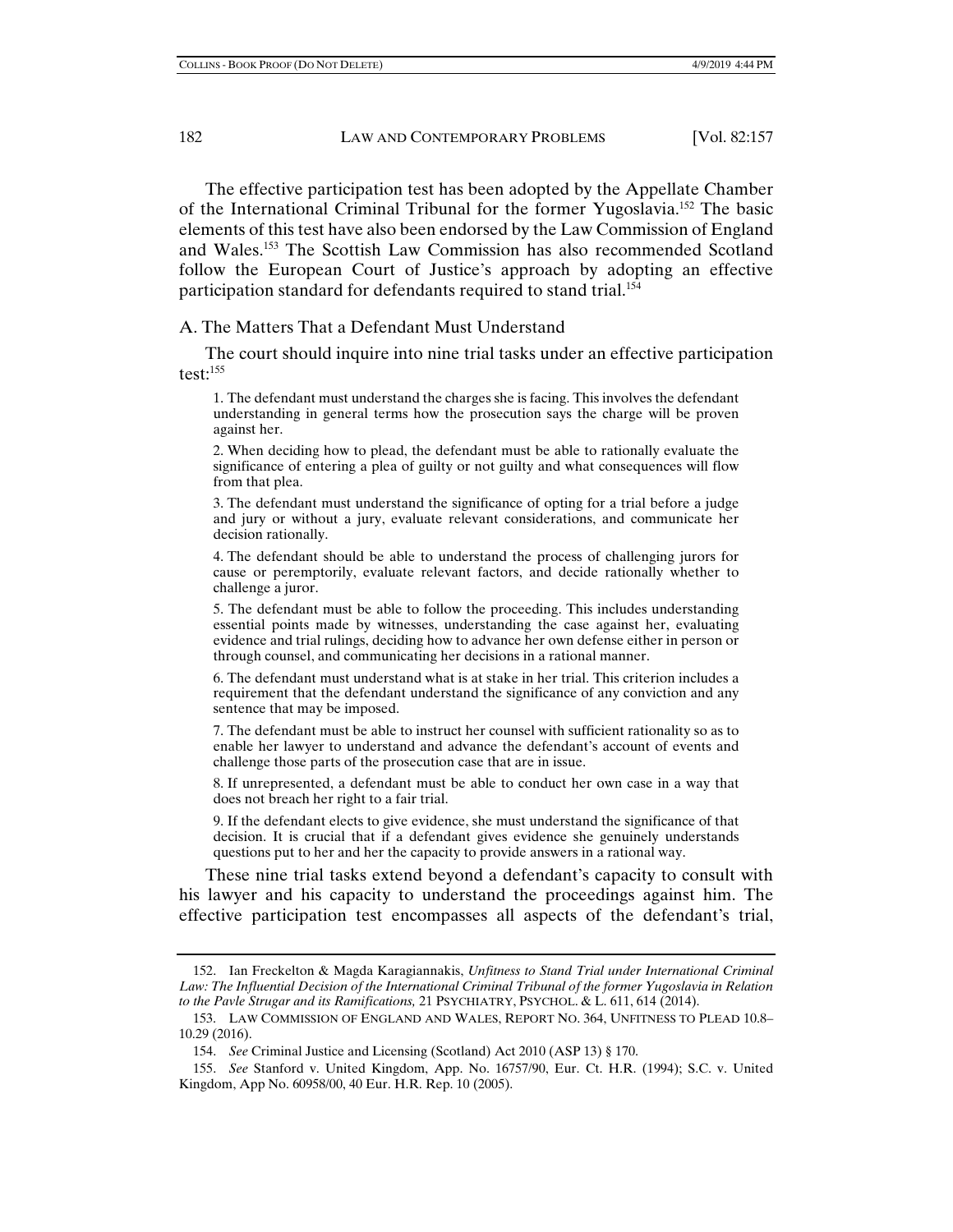including all decisions that he may be required to make from when he is required to plead through to when he is sentenced. On occasion, giving effect to the effective participation test may require a suitably qualified person to assist the defendant in understanding information and communicating his decision. It may also be necessary for the court to provide the defendant with sufficient time to be able to carry out these functions. This may be achieved by the court providing frequent recesses and engaging the services of a professional evaluator to monitor the defendant's engagement and responsiveness during the trial.

B. What Level of Understanding Does the Effective Participation Test Entail?

The effective participation test considers both a defendant's cognitive capacity and his decision-making ability. In its reports advocating an effective participation test in England and Wales, the Law Commission suggested a focus upon the defendant's decision-making capacity.<sup>156</sup> The consultation paper recommended an examination of the defendant's ability to make "a particular decision in relation to a particular set of circumstances."157 Although some commentators have suggested that a capacity-based test is less abstract than tests that focus upon a defendant's cognitive abilities,158 the Law Commission did not suggest completely abandoning assessment of cognitive abilities. Instead, it recommended assessing reasoning deficiencies in addition to assessing cognitive abilities.159

Less straightforward is whether the rationality requirement should be retained if the Supreme Court were to mold the *Dusky* test into an effective participation test. The Law Commission of England and Wales suggested that rationality is a concept that suffers from vagueness and is not universally understood.<sup>160</sup> It argued that requiring a defendant to have a rational understanding risks undermining her autonomy simply because her understanding may not be rational when judged objectively.<sup>161</sup> The Law Commission opined that there should not be a "blanket requirement" that a defendant's understanding be rational.<sup>162</sup> This approach contrasts with that taken in South Australia, which requires an assessment of the defendant's ability "to understand, or to respond rationally to, the charge or the allegations."163

162. *Id.* at 3.54.

 <sup>156.</sup> LAW COMMISSION OF ENGLAND AND WALES, *supra* note 153, at 1.46.

 <sup>157.</sup> LAW COMMISSION OF ENGLAND AND WALES, *supra* note 115, at 2.73.

 <sup>158.</sup> Helen Howard, *Unfitness to Plead and the Vulnerable Defendant: An Examination of the Law Commission's Proposals for a New Competency Test,* 75 J.C.L. 194, 199 (2011).

 <sup>159.</sup> LAW COMMISSION OF ENGLAND AND WALES, *supra* note 115, at 3.38.

 <sup>160.</sup> *Id.* at 3.48–3.58.

 <sup>161.</sup> *Id.* at 3.52.

 <sup>163.</sup> Criminal Law Consolidation Act 1935 (SA) 269(H) (Austl.); *see also* LAW REFORM COMMISSION OF CANADA, CRIMINAL PROCESS AND MENTAL DISORDER, Working Paper 14, Ottawa, 31–44 (1975), in which it was recorded that "[i]nstructing counsel is tied to the accused's participation at trial and implies the ability to communicate rationally."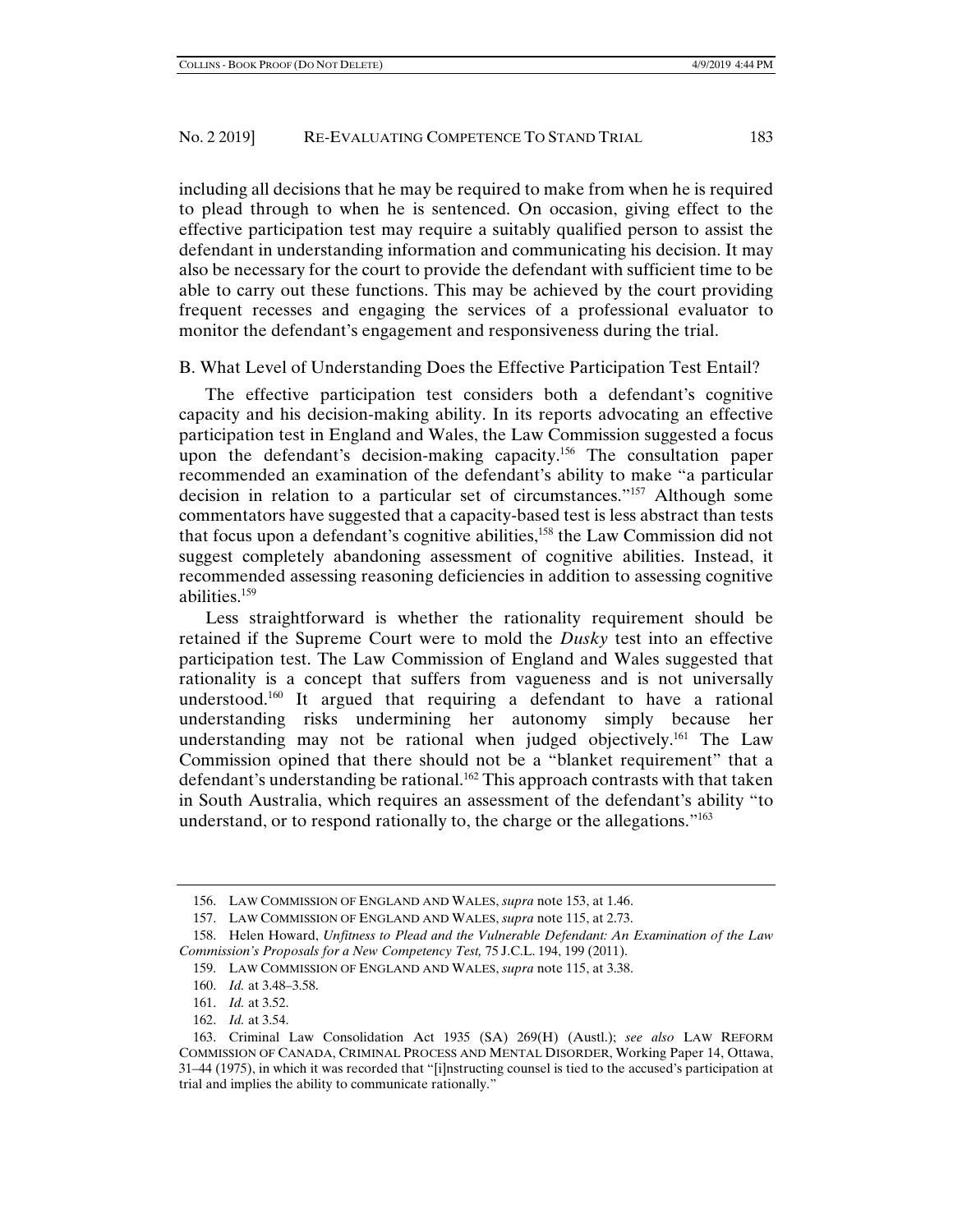The concern expressed by the Law Commission appears to be partially based upon a misapprehension that rationality equates with a defendant acting in his best interests. These two concepts should not be conflated. In the context of the effective participation test, the rationality requirement means that, when judged objectively, the defendant's capacity to understand, evaluate, make decisions, and communicate is unaffected by delusions or other perception-altering conditions. This requirement ensures the defendant genuinely receives the benefit of his right to a fair trial and can exercise his autonomy in a way that enhances the accuracy and dignity of the criminal justice system.

Uncertainties in English jurisprudence about the meaning of rational understanding do not translate into American experiences, where rationality has been part of the federal law since *Youtsey*. The United States has also had the further advantage of the Supreme Court's guidance in *Panetti*: for a defendant to have a rational understanding, her understanding must not be influenced by psychotic delusions.

#### C. How is the Effective Participation Test Applied?

An effective participation test requires that a judge's assessment be informed by relevant clinical evidence. This would require psychiatrists and psychologists to provide evidence on an ongoing basis about the defendant's cognitive abilities, his capacity to rationally understand and evaluate relevant information, and to make and communicate his decisions in a rational manner. The psychiatrist or psychologist should provide evidence about any psychiatric or psychological disorder that the defendant suffers from, but identification of a mental disease or defect should not be determinative.

Lawyers would also be expected to play a significant role in assisting the court, particularly where there is an inquiry into a defendant's ability to assist counsel. In this respect, the overriding responsibility of a defense attorney is to discharge her duty as an officer of the court by communicating to the judge freely and frankly any concerns she harbors about her client's competence. Such communications must not be encumbered by concerns about client confidentiality or instructions from the defendant not to challenge her competence.164 The Eleventh Circuit Court of Appeals has said that "if defense counsel suspects that the defendant is unable to consult with him 'with a reasonable degree of rational understanding' . . . he cannot blindly accept his client's demand that his competency not be challenged.<sup>"165</sup> Recognizing the significant role of a defense attorney in assessing a defendant's competence reflects the "multi-disciplinary approach" emphasized by the court in *Duhon*. 166

 <sup>164.</sup> Nix v. Whiteside, 475 U.S. 157, 166 (1986) (stating that "[a]lthough counsel must take all reasonable lawful means to attain the objectives of the client, counsel is precluded from taking steps or In any way assisting the client in presenting false evidence or otherwise violating the law").

 <sup>165.</sup> Bundy v. Dugger, 816 F.2d 564, 566–67 n.2 (11th Cir. 1987) (citing Thompson v. Wainwright, 787 F.2d 1447, 1451 (11th Cir. 1986)).

 <sup>166. 104</sup> F. Supp. 2d 663, 669 (W.D. La. 2000).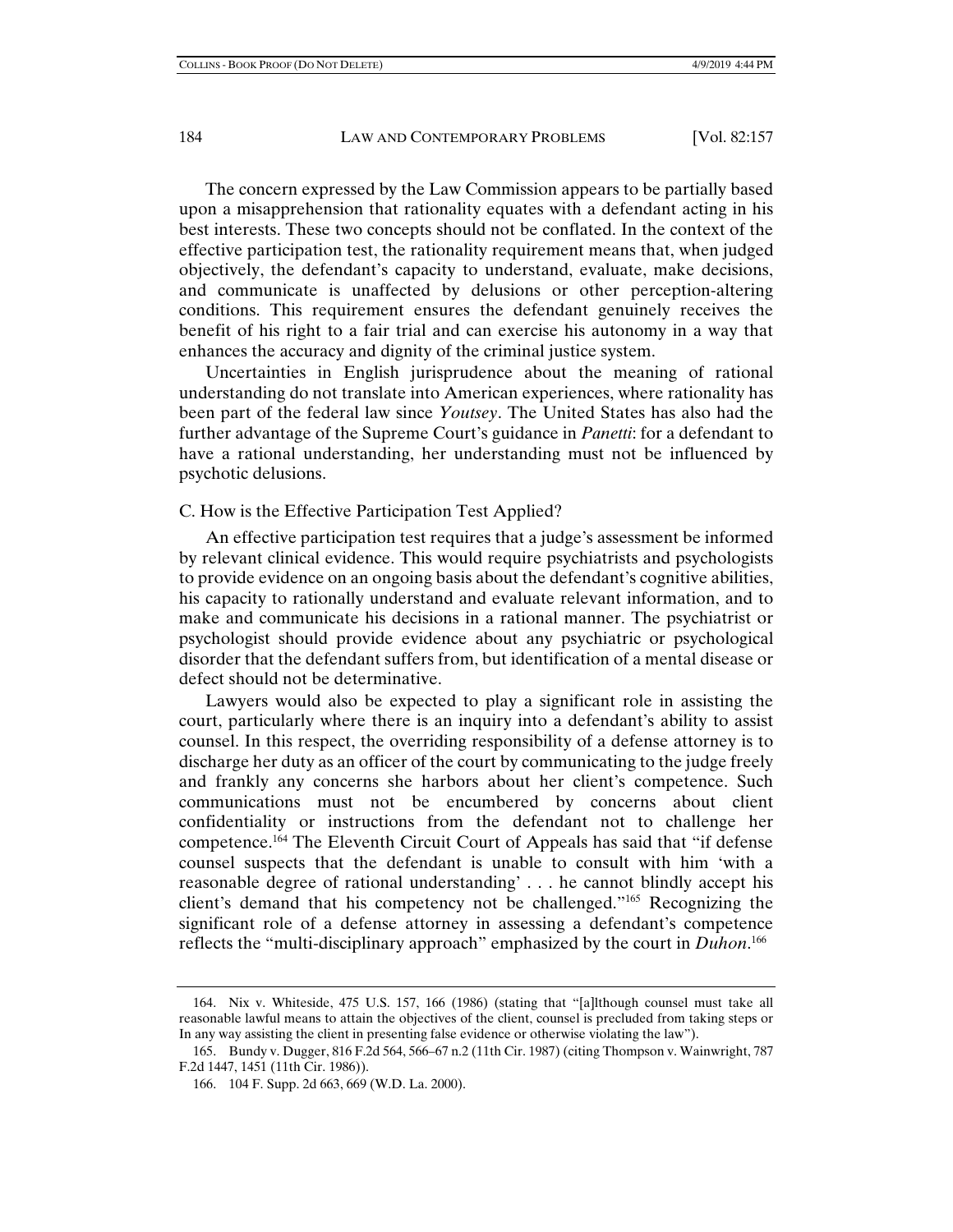The trial judge must be given every reasonable opportunity to form his own view about the defendant's capacity to effectively participate in his trial. The very nature of the effective participation test reasserts the judge's crucial position in making these assessments. This may require a competency assessment hearing in which the defendant is required to give evidence relevant to his capacity to effectively participate in his trial. Such a hearing may be particularly useful where it is contended prior to trial that the defendant needs to be able to give evidence to advance his defense but lacks the capacity to do so. But such a hearing would need to be carefully controlled by the trial judge to ensure the right against selfincrimination is respected.

This process may add to the time and costs associated with conducting a trial. Nevertheless, these concerns must not detract from the ultimate goals of ensuring a defendant receives a fair trial; maintaining the integrity, legitimacy, and accuracy of the criminal justice system; and preserving the autonomy and dignity of defendants.

#### V

## WHY THE EFFECTIVE PARTICIPATION TEST SHOULD BE ADOPTED

There are three key advantages to the effective participation test. First, it makes the cause of incompetence a peripheral consideration. Second, it provides one test for all contexts. Third, it returns judicial responsibilities to the forefront.

## A. The Peripheral Relevance of the Cause of a Defendant's Incompetence

By focusing on a defendant's competence to understand, evaluate, decide, and communicate in relation to key trial issues, the effective participation test ensures the causes of the incompetence are of secondary relevance. The current federal laws, however, were developed to ensure that a finding of incompetence was reserved for cases where the cause of the incompetence was clearly established. This in turn has placed a high onus on those who wish to appeal decisions by trial judges not to inquire into a defendant's competence.167

As Part III demonstrates, any genuine inquiry should not be restricted by the causes of the defendant's incompetence but rather by the consequences of the defendant's condition, namely, her effective participation. Defendants who suffer from, for example, personality disorders, or who fail to meet the narrow criteria in § 4241 and *Dusky*, would be better assessed through the lens of the effective participation test. A key advantage of the effective participation test is that it is unencumbered by the current legislative criterion that requires a defendant to be suffering a "mental disease or defect" and the uncertainty about whether a personality disorder is sufficient. The true variety of disorders that may impede

<sup>167.</sup> United States v. Morrison, 153 F.3d 34, 46 (2d Cir. 1998); Watts v. Singletary, 87 F.3d 1282, 1289 (11th Cir. 1996); United States v. Nichols, 56 F.3d 403, 411 (2d Cir. 1995); Sheley v. Singletary, 955 F.2d 1434, 1438 (11th Cir. 1992); Bruce v. Estelle, 483 F.2d 1031, 1043 (5th Cir. 1973).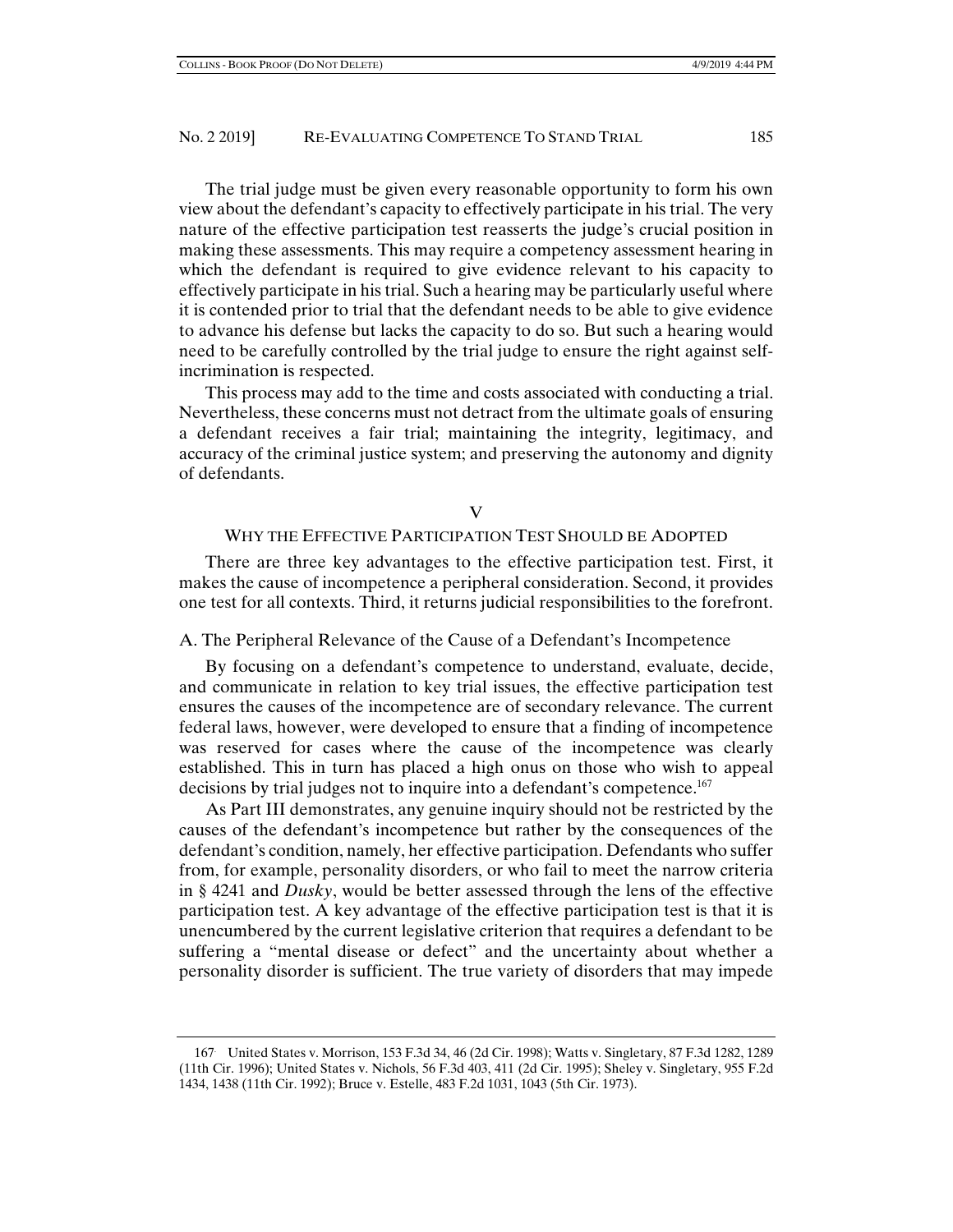a defendant's ability to stand trial is best accounted for by placing the cause of the defendant's incompetence on the periphery.

## B. A Unitary Test

As explained in Part III, the standard of competence required by the Due Process Clause for pleading guilty and waiving one's right to counsel can be accurately described as arbitrary and inconsistent. This unsatisfactory state of affairs has come to pass because, as the Supreme Court recognized in *Edwards*, the *Dusky* test as applied in *Moran* was inappropriate for assessing a defendant's competence to proceed unrepresented in a contested trial. As Justice Blackmun said in his *Moran* dissent, "a person who is 'competent' to play basketball is not thereby 'competent' to play the violin."168 But the Court in *Edwards* elected not to address the shortcomings in the *Dusky* test, leading to the inconsistent and ad hoc state of the current law.

In contrast, the effective participation test is a unitary test that applies in all circumstances. It requires an assessment of whether, in each situation to be faced by the defendant, he can effectively participate in the proceeding. It recognizes that a defendant's capacity to effectively participate in one phase of his trial does not necessarily translate to another phase. A defendant may be able to effectively instruct counsel to enter a plea of guilty but not have the capacity to effectively give evidence and be subject to cross-examination. Similarly, a defendant who has the capacity to provide effective instructions to counsel may not have the capacity to self-represent.

The advantages of the effective participation test are well illustrated by returning to *Moran*, in which the defendant chose to dispense with his defense attorney and plead guilty because he did not want to mount a defense against the state's case for the death sentence. Had the trial court applied the effective participation test, it would have been compelled to inquire into whether Moran genuinely had the capacity to understand the nature and consequences of his decision to dispense with his counsel and plead guilty. But as Justice Blackmun correctly noted, the state sought to convict and sentence to death a defendant who was "helpless to defend himself."<sup>169</sup>

## C. Judicial Responsibilities

The "failure to observe procedures adequate to protect a defendant's right not to be tried or convicted while incompetent to stand trial deprives him of his due process right to a fair trial."<sup>170</sup> Usually competency hearings are triggered by an application from defense counsel, but a competency hearing can also be carried out upon the motion of a prosecutor or by the trial judge acting on her own volition.

 <sup>168.</sup> Godinez v. Moran, 509 U.S. 389, 413 (1993).

 <sup>169.</sup> *Id*. at 417.

 <sup>170.</sup> Drope v. Missouri, 420 U.S. 162, 172 (1975) (citing Pate v. Robinson, 388 U.S. 375 (1966)).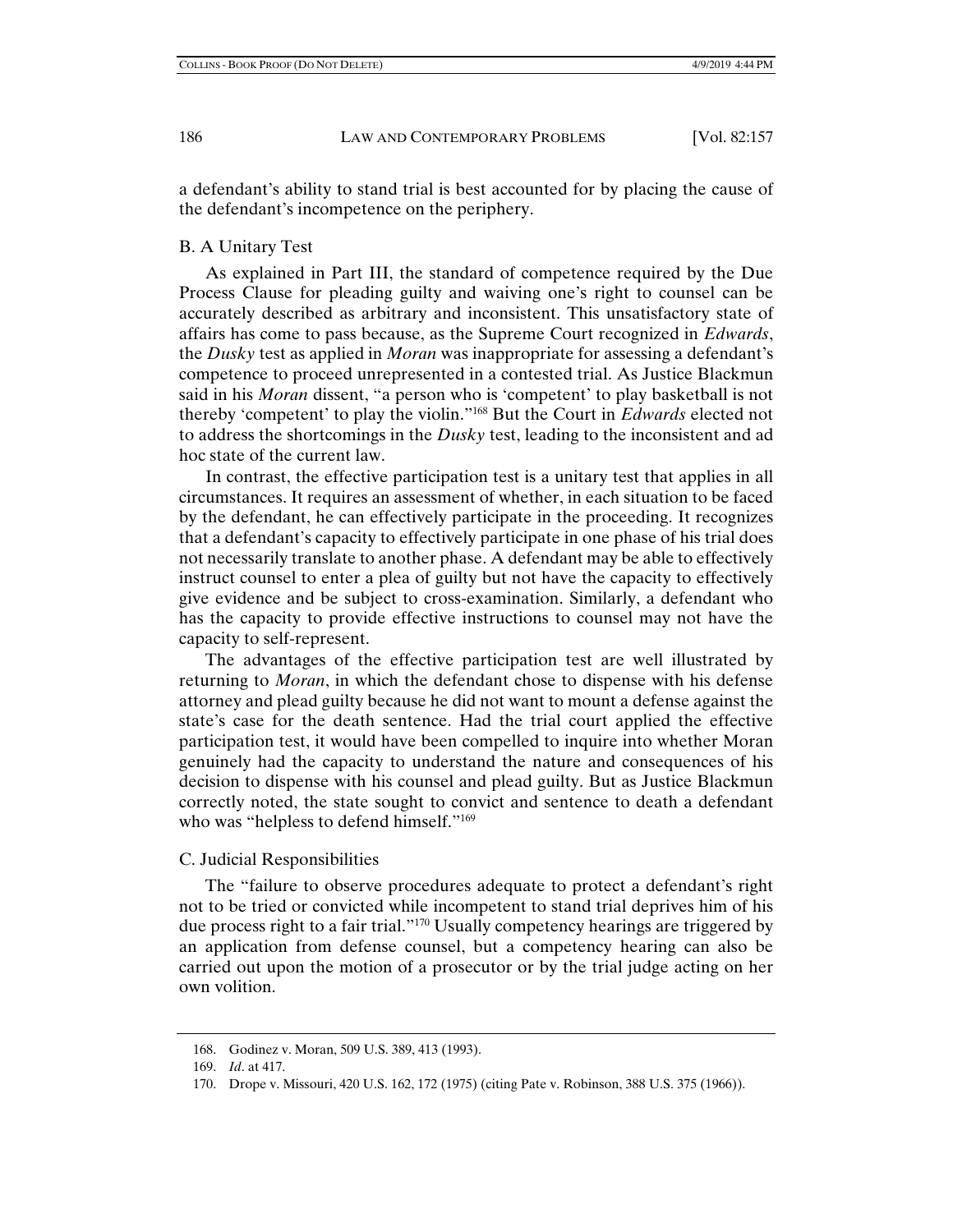Currently, expert testimony constitutes the primary source of evidence from which a trial judge determines competency. However, as observed in Part III, the degree to which many judges now depend upon the views of mental health experts has raised legitimate questions about whether trial judges are delegating their judicial responsibilities to health professionals.

The effective participation test continues to rely upon expert medical testimony, but it requires more engagement from a trial judge, particularly in cases where the defendant seeks to represent herself or to undertake complex functions such as presenting evidence. In these cases, the trial judge is required to draw upon her experience and understanding of how a criminal trial is conducted and how a defendant's rights to a fair trial are honored. The trial judge is expected to make her own observations of the defendant, examine the defendant in court, and consider other sources of information such as the observations of counsel and lay testimony. Judges and not just health professionals must bear the burden of fully assessing a defendant's competence to participate effectively in her trial.

This was demonstrated with resounding effect in *United States v. Gigante*, 171 which involved charges against the head of the Genovese family, part of the criminal organization known as La Cosa Nostra. In a hearing to assess Gigante's competence to stand trial concerning labor payoffs, extortions, mail frauds, and conspiracies to commit murder, four psychiatrists initially concluded that he was not competent to stand trial. In reaching their conclusions, the psychiatrists considered records from 1969 relating to Gigante's regular admissions at a psychiatric hospital. The federal judge, however, was concerned that Gigante was feigning his symptoms and held a hearing to determine the genuineness of his alleged mental incapacity. That hearing involved a detailed inquiry into Gigante's conduct throughout most of his life and resulted in the court concluding he had, for decades, engaged in an elaborate sham in which he pretended to be mentally defective while at the same time directing and controlling a sophisticated criminal enterprise. Gigante was found competent to stand trial, convicted of multiple charges and sentenced to twelve years' imprisonment.172 His appeal challenging the competency determination was dismissed by the Second Circuit Court of Appeals.<sup>173</sup>

*Gigante* demonstrates how trial judges can push back against what might at first appear to be persuasive medical opinions concerning a defendant's competence. Defendants who feign their incompetence can be particularly challenging for all involved in a criminal trial. One authority has noted that "seasoned clinicians often rely on their own individualistic perspectives in deciding when to assess for malingering . . . . Unfortunately, the overreliance on clinical judgment can be the source of misdiagnosis and inaccurate information

 <sup>171. 925</sup> F. Supp. 967 (E.D.N.Y. 1996).

 <sup>172.</sup> United States v. Gigante, 166 F.3d 75, 78 (2d Cir. 1999).

 <sup>173.</sup> *Id.* at 84.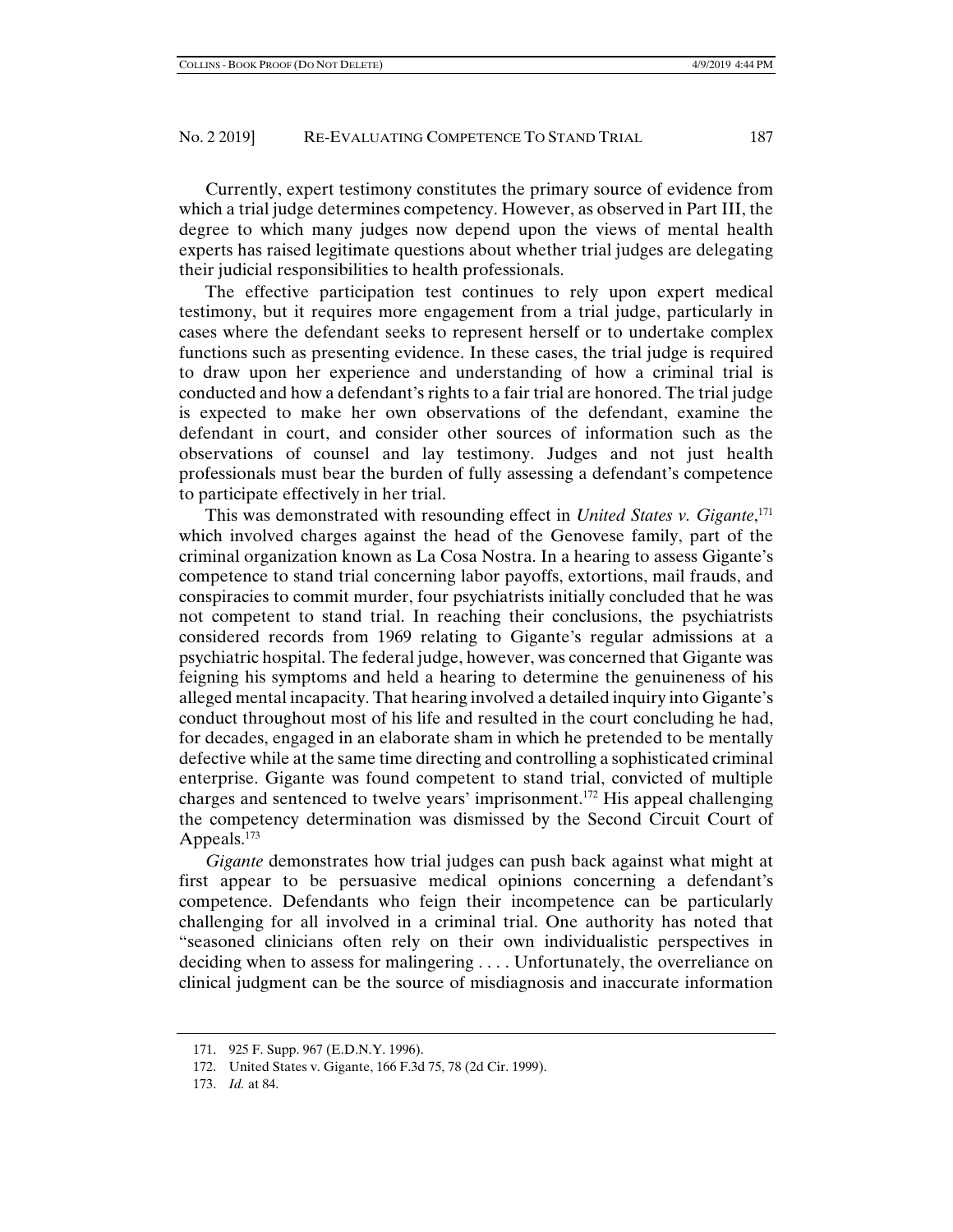given to the Court."174 Ironically, psychiatrists have in recent years developed tools that can now accurately assess the likelihood that a defendant is feigning symptoms. The designers of the ECST-R Competency Screening Tool have, for example, also developed an "Atypical Presentation Scale," which is designed to identify feigned incompetence. Studies have shown this is a particularly useful screen for identifying malingering in competency evaluations.<sup>175</sup> Thus, while judges must be alert to the fallibilities of medical opinions, health professionals can play a significant role in providing information that may assist a judge in deciding whether a defendant is competent to stand trial.

#### VI

#### **CONCLUSION**

The deficiencies in the current law governing a defendant's competence to stand trial place at risk defendants with severe mental illness and other conditions that affect their ability to participate. This in turn jeopardizes the rights of these defendants to a fair trial. Equally disturbing is that the current federal law risks undermining the integrity and dignity of the criminal law, a point observed by Justice Blackmun in *Moran*. The current federal law also compromises the accuracy of verdicts by placing on trial defendants who are unable to effectively challenge allegations against them.

The current federal law is almost entirely a product of judicial innovation. The federal statute was substantially devised by federal judges serving on a committee of the Judicial Conference of the United States, and the Supreme Court's efforts to divine a test led it to adopt recommendations of the Solicitor General in *Dusky*. Regrettably, the Supreme Court has not seized opportunities presented in subsequent cases to address deficiencies in the *Dusky* test. The *Dusky* test could evolve into an effective participation test by requiring competency assessments to focus upon the defendant's capacity to understand relevant information, evaluate that information, make decisions in relation to that information, and communicate his decisions.

Judges who become apprised of the deficiencies in the current federal law governing competency will wish to ensure the judiciary constructs a pathway through the current quagmire. Those same judges will want to ensure public confidence in the procedures by making sure that judges, and not health professionals, resume the central role in determining competency issues.

Concerns about the adequacy of competency tests are currently being examined in several cognate jurisdictions. Those jurisdictions have identified significant shortcomings in tests that are based upon the common law or that were devised in an era when the focus was on defendants found to be suffering from mental diseases or defects. While there is no universally accepted formula for

 <sup>174.</sup> Michael J. Vitacco, Richard Rogers, Jason Gabal & Janice Munizza, *An Evaluation of Malingering Screens With Competency to Stand Trial Patients: A Known–Groups Comparison*, 31 L. & HUM. BEHAV. 249, 250 (2007).

 <sup>175.</sup> *Id.* at 251, 258.